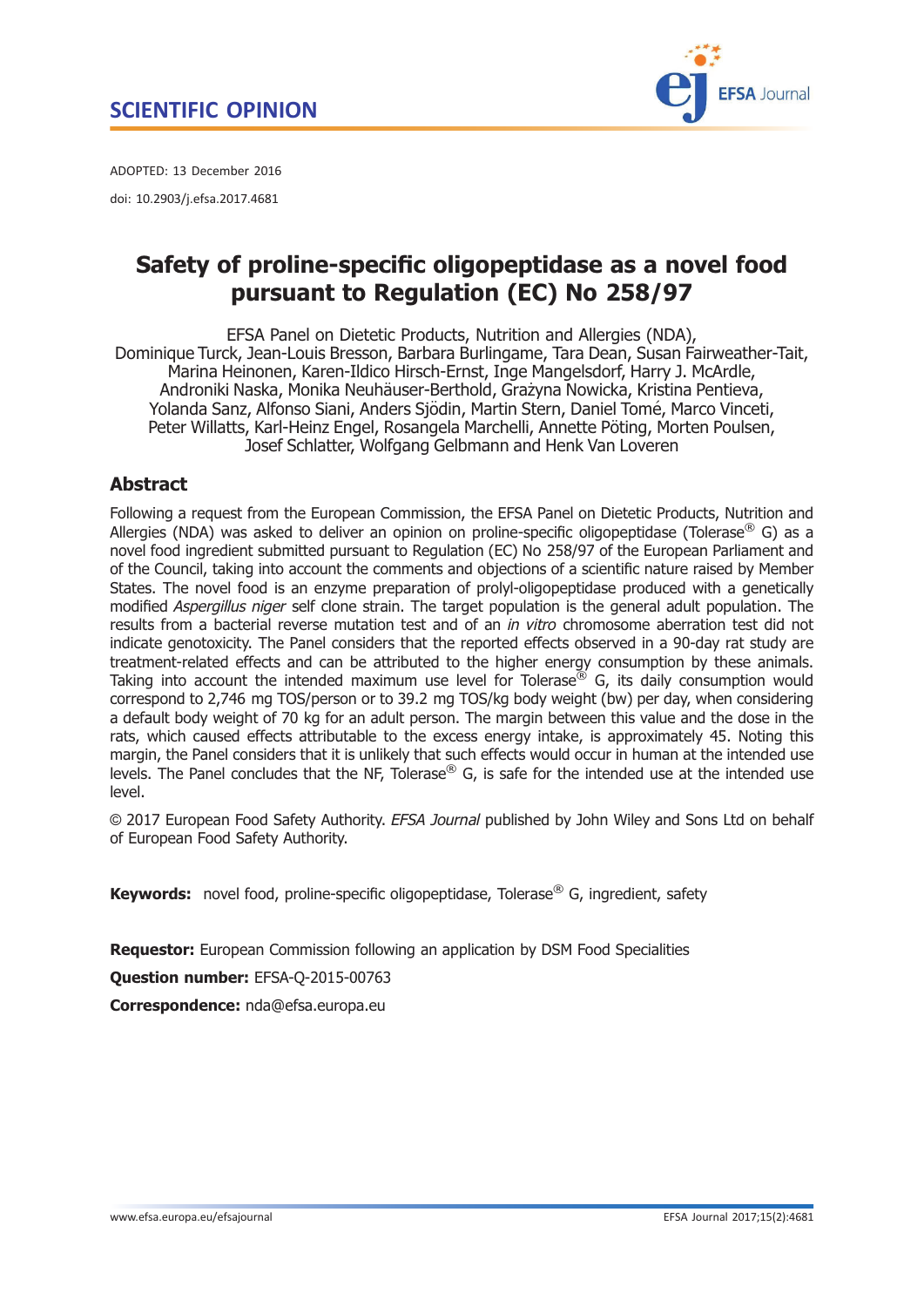

Panel members: Jean Louis Bresson, Barbara Burlingame, Tara Dean, Susan Fairweather-Tait, Marina Heinonen, Karen Ildico Hirsch-Ernst, Inge Mangelsdorf, Harry McArdle, Androniki Naska, Monika Neuhäuser-Berthold, Grazyna Nowicka, Kristina Pentieva, Yolanda Sanz, Alfonso Siani, Anders Sjödin, Martin Stern, Daniel Tomé, Dominique Turck, Henk Van Loveren, Marco Vinceti and Peter Willatts.

**Suggested citation:** EFSA NDA Panel (EFSA Panel on Dietetic Products, Nutrition and Allergies), Turck D, Bresson J-L, Burlingame B, Dean T, Fairweather-Tait S, Heinonen M, Hirsch-Ernst KI, Mangelsdorf I, McArdle HJ, Naska A, Neuhäuser-Berthold M, Nowicka G, Pentieva K, Sanz Y, Siani A, Sjödin A, Stern M, Tomé D, Vinceti M, Willatts P, Engel K-H, Marchelli R, Pöting A, Poulsen M, Schlatter J, Gelbmann W and Van Loveren H, 2017. Scientific opinion on the safety of proline-specific oligopeptidase as a novel food pursuant to Regulation (EC) No 258/97. EFSA Journal 2017;15(2):4681, 17 pp. doi: [10.2903/j.efsa.2017.4681](https://doi.org/10.2903/j.efsa.2017.4681)

#### ISSN: 1831-4732

© 2017 European Food Safety Authority. EFSA Journal published by John Wiley and Sons Ltd on behalf of European Food Safety Authority.

This is an open access article under the terms of the [Creative Commons Attribution-NoDerivs](http://creativecommons.org/licenses/by-nd/4.0/) License, which permits use and distribution in any medium, provided the original work is properly cited and no modifications or adaptations are made.



The EFSA Journal is a publication of the European Food Safety Authority, an agency of the European Union.

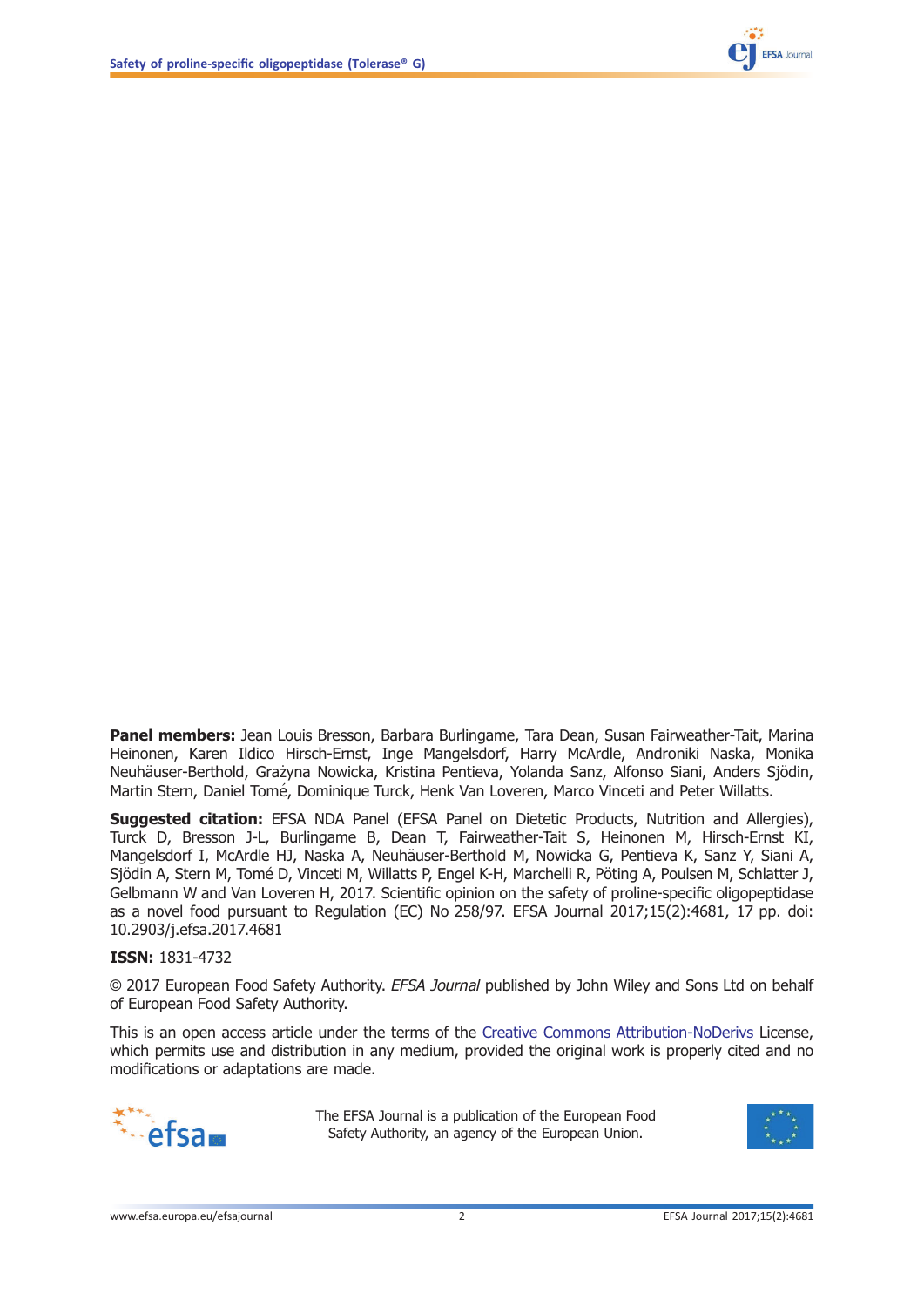

## <span id="page-2-0"></span>Summary

Following a request from the European Commission, the EFSA Panel on Dietetic Products, Nutrition and Allergies (NDA) was asked to deliver an opinion on proline-specific oligopeptidase (Tolerase<sup>®</sup> G) as a novel food (NF) ingredient submitted pursuant to Regulation (EC) No 258/97<sup>1</sup> of the European Parliament and of the Council, taking into account the comments and objections of a scientific nature raised by Member States. The assessment follows the methodology set in Commission Recommendation 97/618/EC of 29 July 1997 concerning the scientific aspects and the presentation of information necessary to support applications for the placing on the market of NFs and NF ingredients and the preparation of initial assessment reports under Regulation (EC) No 258/97 of the European Parliament and of the Council. The assessment is based on the data supplied in the original application, the initial assessment by the competent authority of France, the concerns and objections of the other Member States and the responses of the applicant.

The NF is an enzyme preparation of prolyl-oligopeptidase produced with a genetically modified Aspergillus niger self clone strain. The composition of this enzyme preparation and its production process including a submerged fermentation do not raise safety concern. The information provided on the genetic modification carried out to obtain the producer strain GEP-44, on the genetic stability of the production microorganism, the expression of the recombinant protein and on the absence of recombinant DNA in the NF, do not raise safety concerns.

The target population is the general adult population. The NF is intended to be consumed just before, during or directly after a meal. The applicant recommends an intake of 40 PPU Tolerase<sup>®</sup> G per meal  $(= 0.916$  g enzyme preparation) and daily maximum intake of 120 PPU (2x10E6 PPI) Tolerase<sup>®</sup> G (approximately 2.7 g enzyme preparation) which would correspond to three intakes (three meals) per day.

The results from a bacterial reverse mutation test and of an *in vitro* chromosome aberration test did not indicate genotoxicity.

In a subchronic oral toxicity study carried out in accordance with OECD Guideline 408 and in compliance with Good Laboratory Practice (GLP), the enzyme preparation was administered by gavage to groups with 10 male and 10 female Wistar rats each over a 90-day period in doses of 0 (control group), 2,000, 7,000 and 20,000 mg/kg body weight (bw) per day, corresponding to 518, 1,813 and 5,180 mg dry weight/kg bw per day. The control group received double distilled water. A significantly higher bilirubin level (+16.7%) was seen at the highest dose in males, significantly increased glucose levels were seen in the mid- and high-dose group of females and increased cholesterol level was seen in the high-dose females. The Panel considers that the effects on glucose (+16.5%) and cholesterol (+33%) may be related to the higher calorie intake by female rats. A significant increase in relative weight (+6.4%) of the liver was seen in the high-dose males. For female rats at the highest dose level, a significant increase was seen for both the absolute and relative liver weight (8.4%). The Panel notes that the increase in relative liver weight was the only consistent finding among both sex groups. In both sexes, the relative liver weight of the mid-dose animals was increased, albeit not statistically significant. No treatment-related differences between groups were seen in gross- and histopathology including the liver and the tissues of the gastrointestinal tract. According to the data provided in the study report, the three groups of female rats receiving 518, 1,813 and 5,180 mg dry weight of the test material/kg bw per day did not consume less feed than the control females, resulting to an energy intake by the females of the high-dose group which was about 9.2% higher than in the control group. While the mid-dose group in male rats also did not reduce feed intake, high-dose male had a significantly decreased feed consumption. Upon request of European Food Safety Authority (EFSA), the applicant calculated and compared the total energy intake from the feed and from the test material between the high-dose and control male rats for the 13 time points when feed intake and body weight were recorded. According to these calculations, the total energy intake of high-dose male rats was approximately 3% higher than of the control males.

The Panel considers that the reported effects of significantly higher body weight and body weight gain by high-dose female rats, absolute increased liver weight by high-dose female and relative increased liver weight of high-dose female and male rats, and the significant increase in glucose in mid-dose female rats, are treatment-related effects and can be attributed to the higher energy consumption by these animals. In the absence of differences in liver enzyme plasma levels and the absence of findings in the histopathology of the liver, the Panel considers that the increases of plasma

 $1$  Regulation (EC) No 258/97 of the European Parliament and of the Council of 27 January 1997 concerning novel foods and novel food ingredients (OJ L 43, 14.2.1997, p. 1). [http://eur-lex.europa.eu/LexUriServ/LexUriServ.do?uri=CONSLEG:](http://eur-lex.europa.eu/LexUriServ/LexUriServ.do?uri=CONSLEG:1997R0258:20090120:EN:PDF) [1997R0258:20090120:EN:PDF](http://eur-lex.europa.eu/LexUriServ/LexUriServ.do?uri=CONSLEG:1997R0258:20090120:EN:PDF)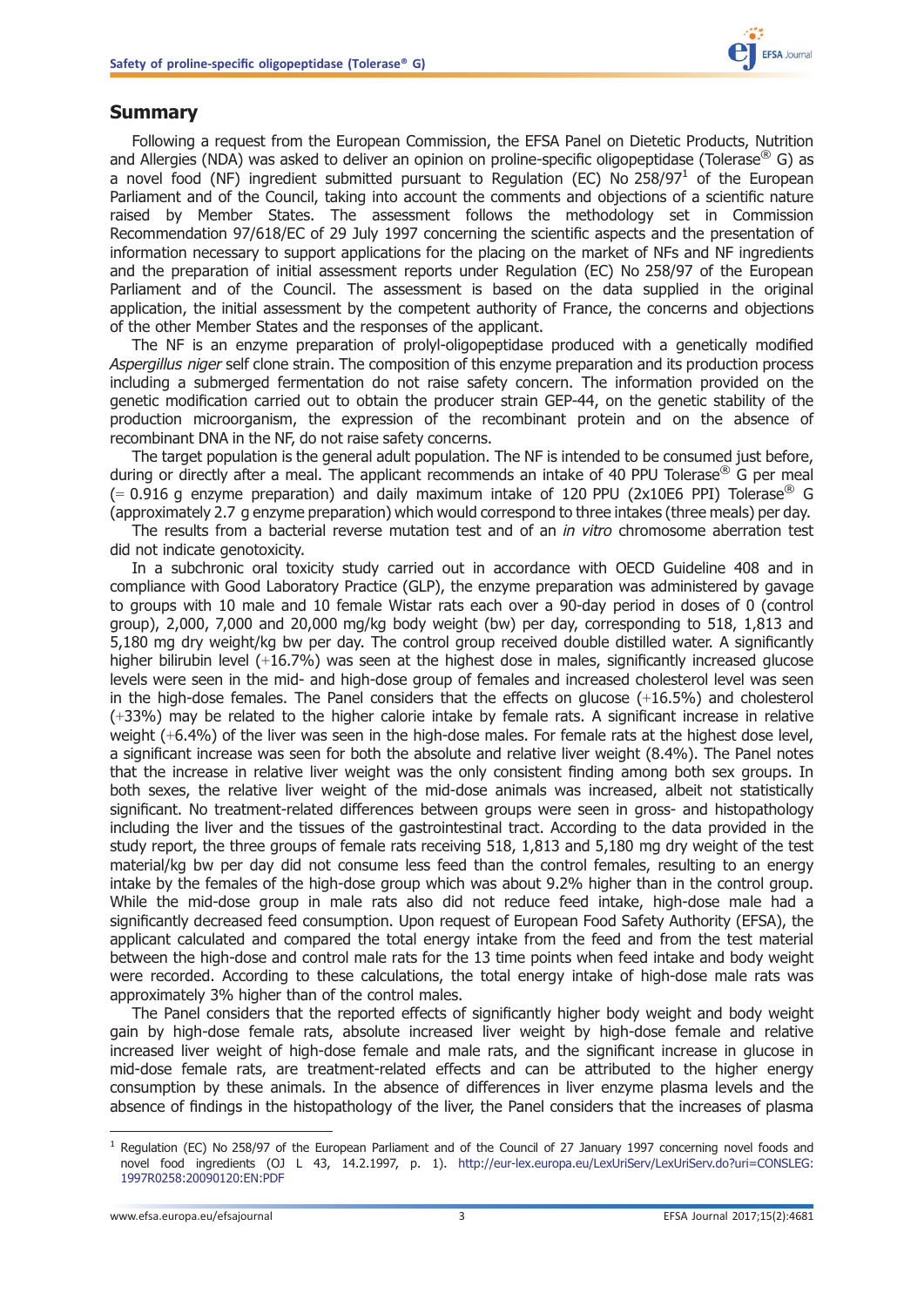

glucose and cholesterol observed in high-dose female rats, and the increase in bilirubin in high-dose males, are not of toxicological concern.

Taking into account the intended maximum use level for Tolerase<sup>®</sup> G, its daily consumption would correspond to 2,746 mg TOS/person or to 39.2 mg TOS/kg bw per day, when considering a default body weight of 70 kg for an adult person. The margin between this value and the dose in the rats, which caused effects attributable to the excess energy intake, is approximately 45. Noting this margin, the Panel considers that it is unlikely that such effects would occur in human at the intended use levels.

The Panel concludes that the NF, Tolerase<sup>®</sup> G, is safe for the intended use at the intended use level.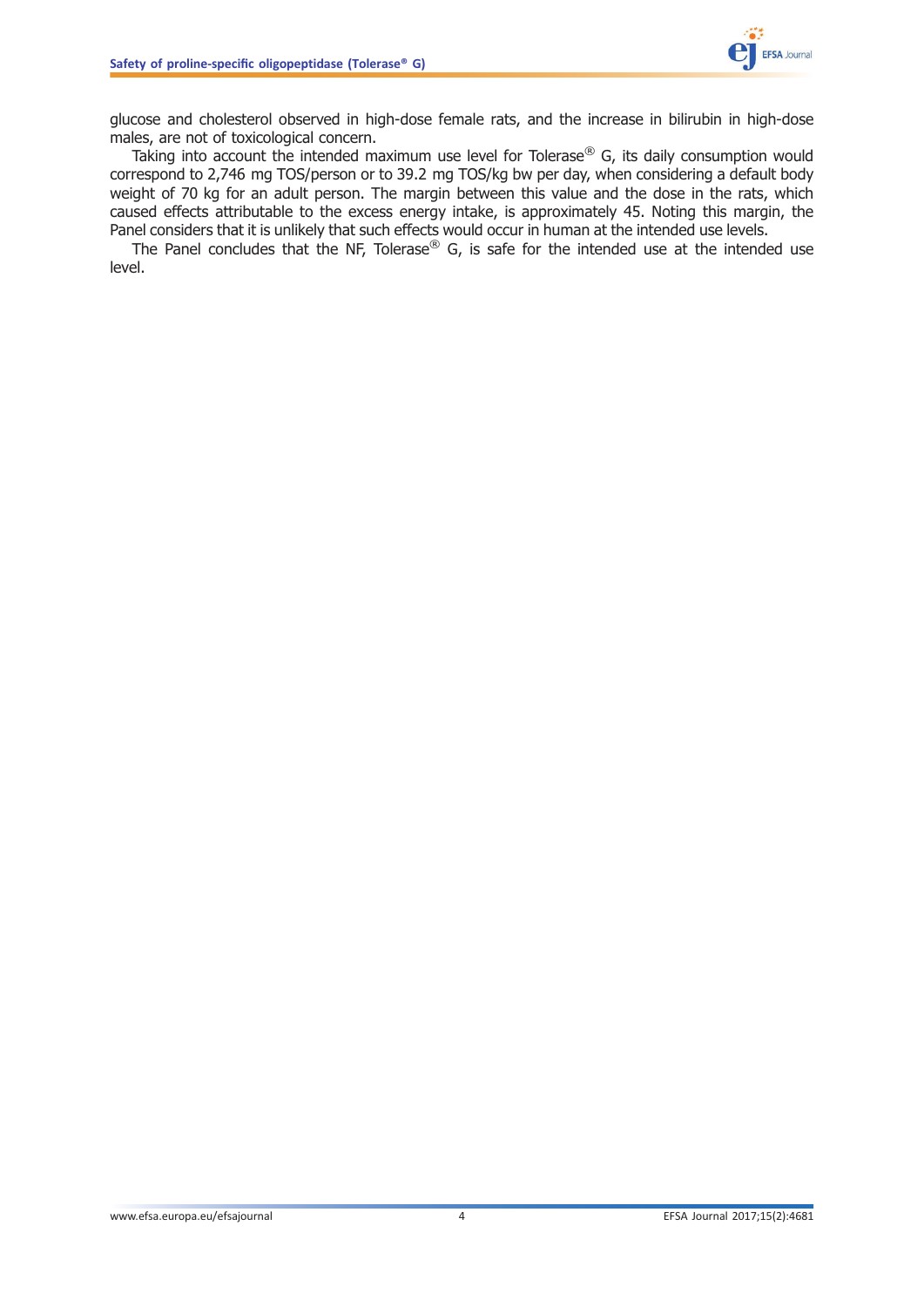

## **Table of contents**

| $1_{-}$                     |  | 6              |  |  |  |
|-----------------------------|--|----------------|--|--|--|
| 1.1.                        |  |                |  |  |  |
| $\mathcal{P}_{\mathcal{P}}$ |  | $\overline{7}$ |  |  |  |
| 2.1.                        |  | $\overline{7}$ |  |  |  |
| 2.2.                        |  | $\overline{7}$ |  |  |  |
| $\mathcal{E}$               |  | $\overline{7}$ |  |  |  |
| 3.1.                        |  | $\overline{7}$ |  |  |  |
| 3.1.1.                      |  | $\mathsf{q}$   |  |  |  |
| 3.2.                        |  |                |  |  |  |
| 3.3.                        |  |                |  |  |  |
| 3.4.                        |  |                |  |  |  |
| 3.5.                        |  |                |  |  |  |
| 3.6.                        |  |                |  |  |  |
| 3.7.                        |  |                |  |  |  |
| 3.8.                        |  |                |  |  |  |
| 3.9.                        |  |                |  |  |  |
| 3.10.                       |  |                |  |  |  |
| 3.11.                       |  |                |  |  |  |
| 3.12.                       |  |                |  |  |  |
| 3.13.                       |  |                |  |  |  |
|                             |  |                |  |  |  |
|                             |  |                |  |  |  |
|                             |  |                |  |  |  |
|                             |  |                |  |  |  |
| 3.14.                       |  |                |  |  |  |
|                             |  |                |  |  |  |
| 5.                          |  |                |  |  |  |
|                             |  |                |  |  |  |
|                             |  |                |  |  |  |
|                             |  |                |  |  |  |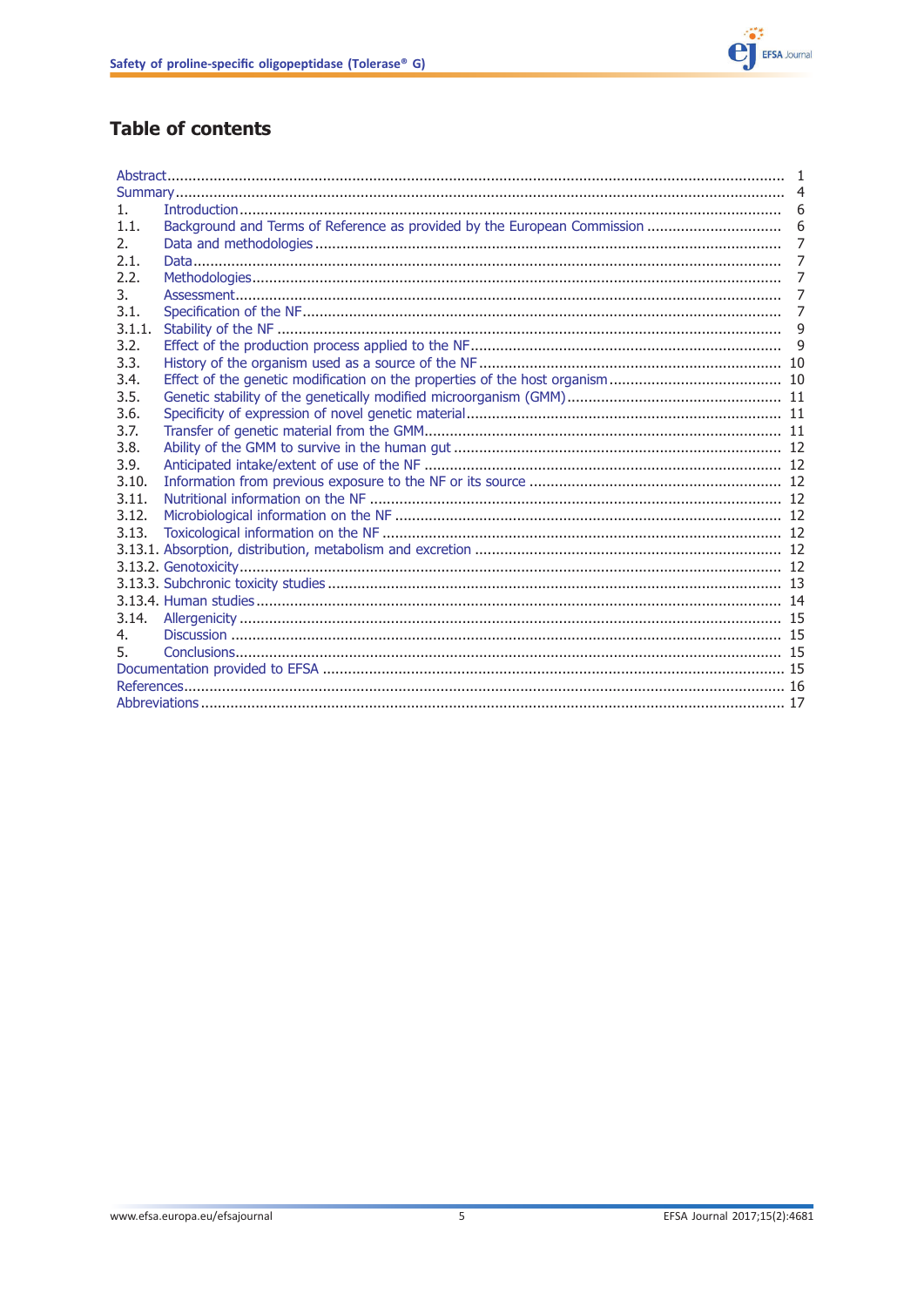

## <span id="page-5-0"></span>1. Introduction

#### 1.1. Background and Terms of Reference as provided by the European Commission

On 13 June 2012, the company DSM Food Specialties submitted a request under Article 4 of the Novel Food Regulation (EC) No  $258/97^2$  to place on the market a proline-specific oligopeptidase derived from Aspergillus niger as a novel food (NF) ingredient.

On 31 July 2014, the competent authority of France forwarded to the Commission its initial assessment report, which came to the conclusion that enzyme preparation of prolyl oligopeptidase produced with a genetically modified Aspergillus niger strain meets the criteria for acceptance of a novel food defined in Article (3)1 of Regulation (EC) No 258/97.

On 11 November 2014, the Commission forwarded the initial assessment report to the other Member States. Several Member States submitted comments or raised objections.

The concerns of a scientific nature raised by the Member States can be summarised as follows:

- It is not clear from information provided in the application whether the laboratory concerned is accredited in accordance with an internationally recognised system to carry out the various analyses. In general, it should be noted that only a testing laboratory accredited for the testing spectrum in question should be used for analyses in the context of the authorisation or determination of the substantial equivalence of a novel food.
- The application contains no data on the total protein content or on the purity of the specific prolyl oligopeptidase enzyme.
- The applicant is requested to take into account the potential of A. niger to produce mycotoxins in the production's HACCP plan and as part of the in-house control practices.
- As it may be assumed that Tolerase<sup>®</sup> G does not achieve its spectrum of activity until it reaches the small intestine, it needs to be encased in a special capsule in order to be effective. Safety and tolerance tests should therefore be carried out in such a way that they reflect the galenic formulation of the end product.
- The Member States expressed concerns and requested clarity regarding the target population.
- The consumption of the product in question should not exceed the acceptable intake levels determined on the basis of the toxicological study.
- Concerns were expressed about the *in vivo* efficacy of the product and the potential for indirect undesirable effects on the dietary compliance of subjects suffering from coeliac disease.
- Measurement of the degradation rate of the 'unwanted' substance gluten via a simulated gastric fluid test.
- Concerns were expressed with regard to the consumption of the NF by children.
- Concerns were expressed that the NF may also digest collagen and elastin, which have substantial proportions of proline.
- Aspergillus niger can cause invasive disease, particularly in immunocompromised individuals and those with leaky guts. It considered colonisation of the human intestine by the strain of A. niger producing the NF, as stated by the applicant is uncertain. Consumption of mycotoxins, e.g. ochratoxins, can cause disease, such as nephrotoxicity, or can be fatal if consumed by an immunocompromised patient population.
- Safety and long-term tolerability of the NF can only be tested in the human context, as there may be specific mechanisms in the human gut and with a human diet that cannot be tested in animal models easily.

In accordance with Article 29(1)(a) of Regulation (EC) No  $178/2002^3$ , the European Food Safety Authority (EFSA) is asked to carry out the additional assessment for proline-specific oligopeptidase as a novel food in the context of Regulation (EC) No 258/97.

EFSA is asked to carry out the additional assessment and to consider the elements of a scientific nature in the comments raised by the other Member States.

<sup>&</sup>lt;sup>2</sup> Regulation (EC) No 258/97 of the European Parliament and of the Council of 27 January 1997 concerning novel foods and novel foods indredients, OJ L 43. 14.2.1997. p. 1–6.

novel food ingredients. On 178/2002 of the European Parliament and of the Council of 28 January 2002 laying down the general principles and requirements of food law, establishing the European Food Safety Authority and laying down procedures in matters of food safety. OJ L 31, 1.2.2002, p. 1–24.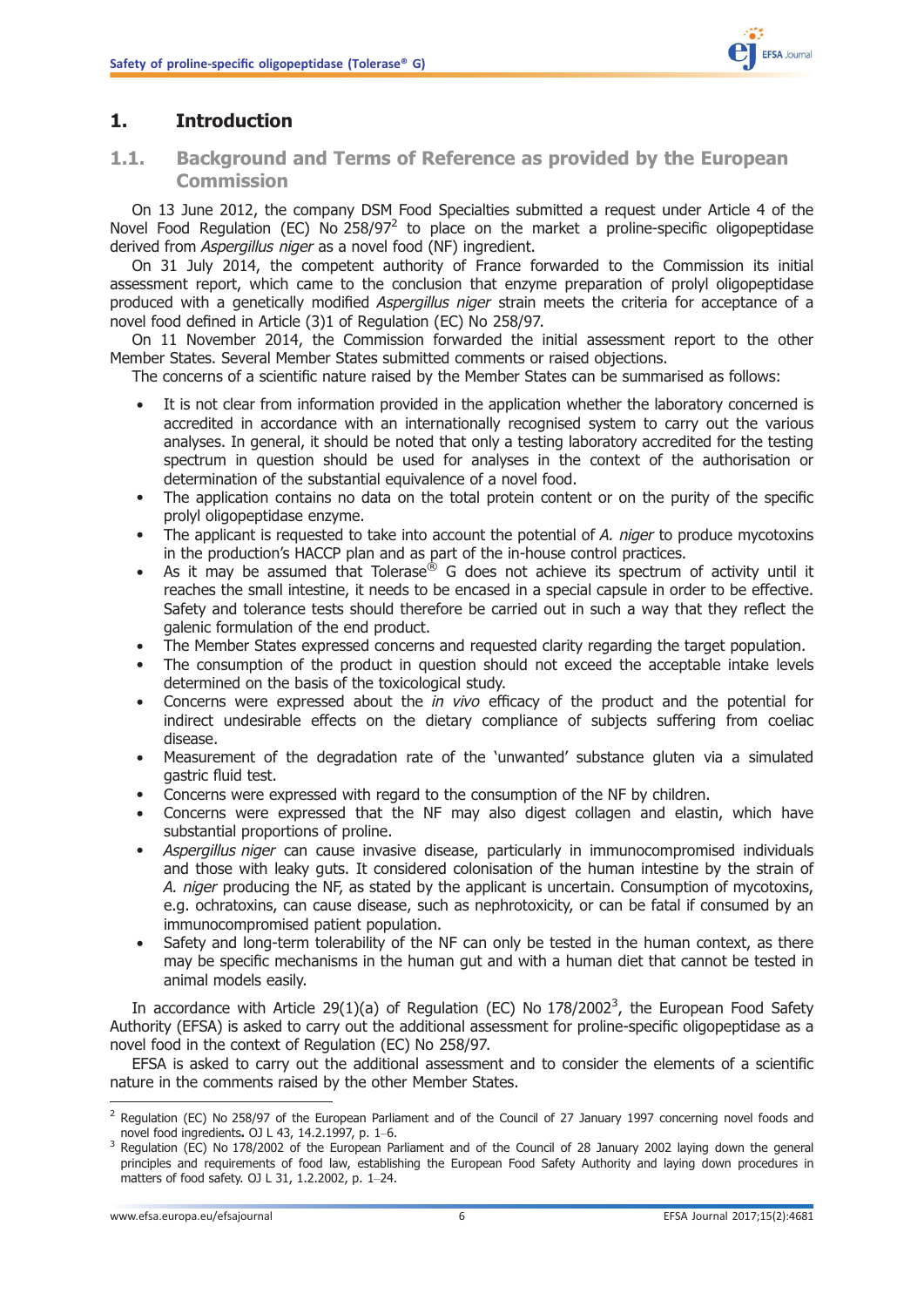## <span id="page-6-0"></span>2. Data and methodologies

#### 2.1. Data

The assessment of the safety of this NF is based on data supplied in the original application, the initial assessment by the competent authority of France, the concerns and objections of the other Member States and the responses of the applicant (See '[Documentation provided to EFSA](#page-14-0)'). In accordance with Commission Recommendation 97/618/EC,<sup>4</sup> the novel food was allocated by the French Authority to Class 5.2, i.e. genetically modified (GM) microorganisms and their products, the host microorganism used for the genetic modification has no history of use as food or as a source of food in the Community under comparable conditions of preparation and intake, i.e. structured schemes I, II, III, IV, V, VI, VII, XIII, IX, XI, XII and XIII of Commission Recommendation 97/618/EC. In the current opinion, these structured schemes are listed in Sections 3.1–[3.9.](#page-11-0)

According to the applicant, the novel food called Tolerase<sup>®</sup> G 'is intended to be used as ingredient for food supplements, supporting the degradation of proteins. Since Tolerase<sup>®</sup> G is a proline-specific oligopeptidase, its main activity is exerted on proline-rich proteins, such as gluten, although other proteins besides gluten are also degraded. Tolerase® G is intended, for example, to be consumed alongside (potentially) gluten containing food items, to aid in the degradation of gluten in the gastrointestinal tract, notably in the stomach'. The target population is the general adult population. This assessment concerns only risks that might be associated with consumption, and is not an assessment of the efficacy of the NF with regard to any claimed benefit.

#### 2.2. Methodologies

The assessment follows the methodology set out in Commission Recommendation 97/618/EC of 29 July 1997 concerning the scientific aspects and the presentation of information necessary to support applications for the placing on the market of novel foods and novel food ingredients and the preparation of initial assessment reports under Regulation (EC) No 258/97 of the European Parliament and of the Council.

Considering the nature of this novel food, an enzyme produced by a GM Aspergillus species, part of the assessment (concerning the genetically modified microorganism) follows also the EFSA Guidance on the submission of a dossier on Food Enzymes (EFSA, 2009a) and the EFSA Guidance on the risk assessment of genetically modified microorganisms and their products intended for food and feed use (2006).

## 3. Assessment

## 3.1. Specification of the NF

The NF ('Tolerase<sup>®</sup> G') is a prolyl-oligopeptidase produced with a GM A. niger self clone strain. The production process includes a submerged fermentation followed by recovery and concentration steps (downstream processing). The final enzyme preparation is a dried granulate obtained after adding up to 30% maltodextrin. The NF is a white-grey to cream-coloured microgranule with a maximum of 5% of the particles being smaller than 63  $\mu$ m.

The prolyl-oligopeptidase (Enzyme Commission number: EC 3.4.21.26; CAS number: 72162-84-6) is a glycosylated protein (526 amino acids) with a molecular weight of 66 kDa.

This protease specifically cleaves peptide bonds at the carboxylic site of proline residues and releases smaller peptides. The activity of the enzyme can be expressed as PPI (protease picomole international) or PPU (prolyl peptidase units or proline protease units). The assay is based on the release of  $p$ -nitroanilide (pNA) from the synthetic substrate Z-Gly-Pro-pNA (carbobenzoxy-glycylproline-p-nitroanilide) at pH 4.6 and 37°C. One PPI is defined as the amount of enzyme required to release one picomole of pNA from Z-Gly-Pro-pNA in 1 s under the conditions of the assay. One PPU is defined as the amount of enzyme required to release one micromole of p-nitroanilide (pNA) from Z-Gly-pro-pNA in 1 min under conditions of the assay (pH 4.6,  $37.0^{\circ}$ C). One PPU therefore amounts to 16,667 PPI.

<sup>4</sup> Commission Recommendation 97/618/EC: Commission Recommendation of 29 July 1997 concerning the scientific aspects and the presentation of information necessary to support applications for the placing on the market of novel foods and novel food ingredients and the preparation of initial assessment reports under Regulation (EC) No 258/97 of the European Parliament and of the Council. OJ L 253, 16.9.1997, p. 1–36.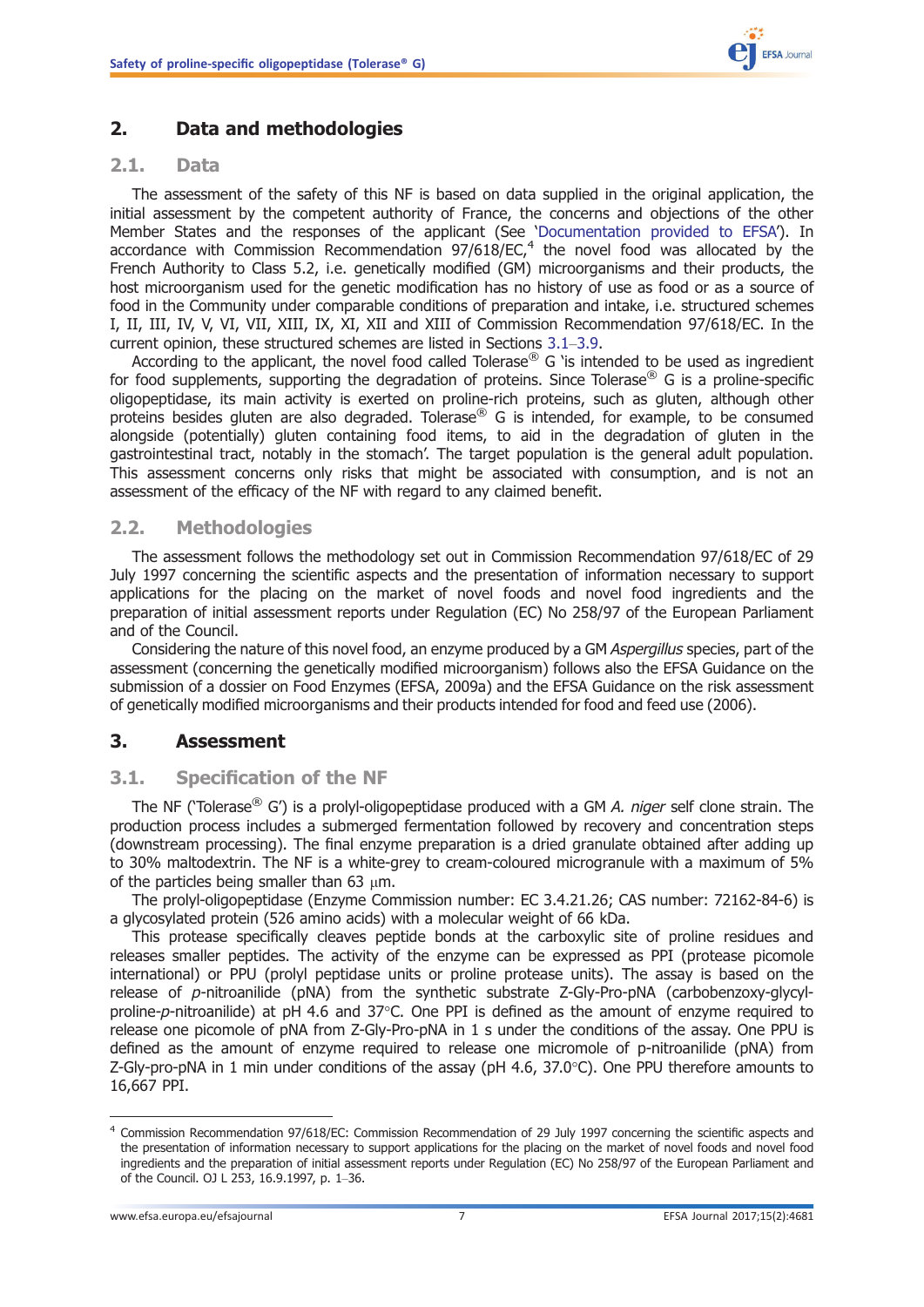<span id="page-7-0"></span>The temperature optimum of the enzyme is around 50°C. The enzyme is stable for 10 h at 50°C and pH 5 with approximately 90% residual activity. The enzyme is inactivated after 5 min at 99°C.

At 37°C, it exhibits maximum activity at pH 4.6 and has approximately 60% of its activity at pH 5.5. At pH values of 7.0 and higher, the enzyme is essentially inactive.

Information on the chemical composition of the prolyl-oligopeptidase (ultrafiltration concentrate) has been provided for four batches; one of them has been used for the toxicological studies (Table 1). The total organic solids (TOS) content is a calculated value derived as 100% minus % water minus % ash. It reflects the organic material isolated together with the target enzyme from the fermentation broth. Further information on the composition of these total organic solids is not available.

|  |                               |  |  |  | <b>Table 1:</b> Chemical compositions provided for four batches of the prolyl-oligopeptidase enzyme |  |
|--|-------------------------------|--|--|--|-----------------------------------------------------------------------------------------------------|--|
|  | (ultrafiltration concentrate) |  |  |  |                                                                                                     |  |

|                                | <b>Batch</b><br>812023201 | <b>Batch</b><br>8144031001 | <b>Batch</b><br>814033701 | Batch <sup>(a)</sup><br><b>JLL 03 006 IDF</b> |
|--------------------------------|---------------------------|----------------------------|---------------------------|-----------------------------------------------|
| Ash (%)                        | 0.25                      | 0.50                       | 0.50                      | 0.41                                          |
| Water $(% )$                   | 78.9                      | 72.3                       | 72.5                      | 74.6                                          |
| <b>TOS</b> $(^{0}/_{0})^{(b)}$ | 20.9                      | 27.2                       | 27.0                      | 25.0                                          |
| Protein (%)                    | 14.4                      | 18.9                       | 18.6                      | 17.3                                          |

(a): Batch used for the toxicological studies.

(b): The total organic solids (TOS) content is a calculated value derived as 100% minus % water minus % ash.

The enzyme activity of the final enzyme preparation is being standardised by adding up to 30% of maltodextrin. According to the applicant, the enzyme activity of the resulting Tolerase<sup>®</sup> G granulate is standardised to a level of at least 580,000 PPI/g.

Specifications for Tolerase<sup>®</sup> G based on the information provided by the applicant are shown in Table 2.

| Table 2: | Specifications for Tolerase® G |  |
|----------|--------------------------------|--|
|----------|--------------------------------|--|

| <b>Parameter</b>                       | <b>DSM</b><br><b>Specifications</b><br>Limits for Tolerase® G                  | <b>Method</b>                                                                                                                                      |
|----------------------------------------|--------------------------------------------------------------------------------|----------------------------------------------------------------------------------------------------------------------------------------------------|
| <b>Activity</b>                        | $> 580,000$ PPI/g<br>$( > 34.8$ PPU/g)                                         | Spectrophotometric determination of proline-specific<br>endoprotease activity with N-carbobenzoxy-glycyl-<br>proline p-nitroanilide as a substrate |
| <b>Appearance</b>                      | Microgranulate                                                                 |                                                                                                                                                    |
| Colour                                 | Off-white to orange yellowish.<br>The colour may change from<br>hatch-to-batch |                                                                                                                                                    |
| Dry matter                             | >94%                                                                           | Compendia method mentioned in FCC 9<br>Appendix II                                                                                                 |
| Gluten                                 | $< 20$ ppm                                                                     | ELISA kit, COFRAC accredited to ISO 17025                                                                                                          |
| <b>Maltodextrin</b>                    | < 30%                                                                          |                                                                                                                                                    |
| Sodium benzoate                        | $< 0.1\%$                                                                      |                                                                                                                                                    |
| <b>Total heavy metals</b><br>(as lead) | $\leq 10$ mg/kg                                                                |                                                                                                                                                    |
| Lead                                   | $\leq 1.0$ mg/kg                                                               |                                                                                                                                                    |
| Arsenic                                | $\leq 1.0$ mg/kg                                                               |                                                                                                                                                    |
| Cadmium                                | $\leq$ 0.5 mg/kg                                                               |                                                                                                                                                    |
| Mercury                                | $\leq 0.1$ mg/kg                                                               |                                                                                                                                                    |
| <b>Microbiology</b>                    |                                                                                |                                                                                                                                                    |
| Total aerobic plate<br>count           | $\leq 10^3$ CFU/g                                                              | <b>NF EN ISO 4833</b>                                                                                                                              |
| Total yeasts and<br>moulds             | $\leq 10^2$ CFU/g                                                              | NF V08-059 Nov 2002                                                                                                                                |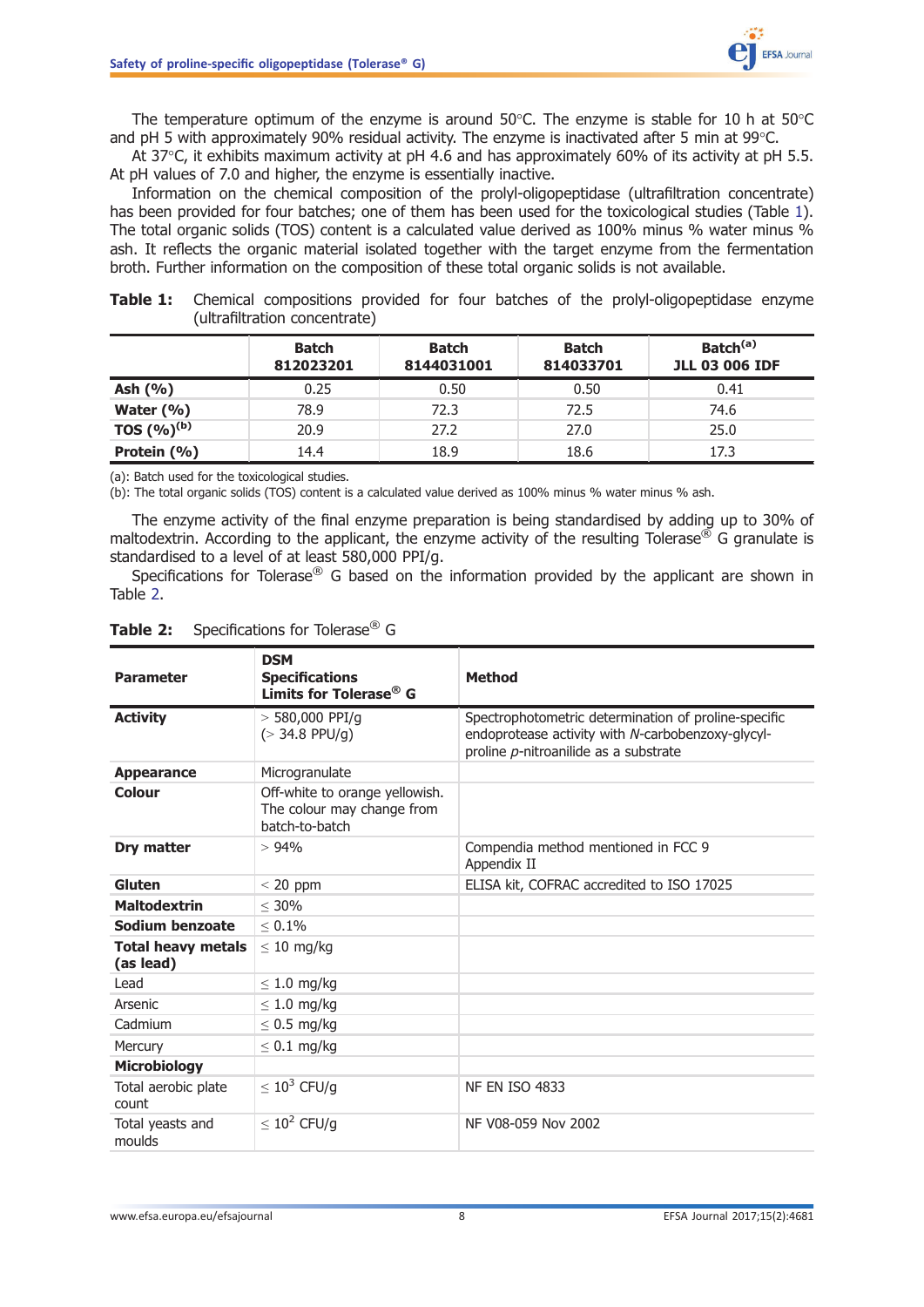

<span id="page-8-0"></span>

| <b>Parameter</b>                     | <b>DSM</b><br><b>Specifications</b><br>Limits for Tolerase <sup>®</sup> G | <b>Method</b>                                                                                                                            |
|--------------------------------------|---------------------------------------------------------------------------|------------------------------------------------------------------------------------------------------------------------------------------|
| Sulfite-reducing<br>anaerobes        | $\leq$ 30 CFU/g                                                           | NF ISO 15213                                                                                                                             |
| Coliforms                            | (a)                                                                       | (b)                                                                                                                                      |
| Enterobacteriaceae                   | $< 10$ CFU/g                                                              | NF V08-054 April 2009                                                                                                                    |
| Salmonella                           | Absent in 25 g                                                            | <b>NF EN ISO 6579</b><br>$V08-013$                                                                                                       |
| Escherichia coli                     | Absent in 25 g                                                            | XP ISO/TS 16649-3<br>December 2005                                                                                                       |
| Staphylococcus aureus Absent in 10 g |                                                                           | <b>NF EN ISO 6888</b>                                                                                                                    |
| Pseudomonas<br>aeruginosa            | Absent in 10 g                                                            | DFS-SCL-MIP-W-0105                                                                                                                       |
| Listeria<br>monocytogenes            | Absent in 25 g                                                            | NF EN ISO 16140: 2003                                                                                                                    |
| Antimicrobial activity               | Absent                                                                    | <b>JECFA ISSN 1817-7077</b>                                                                                                              |
| <b>Mycotoxins</b>                    | Absent <sup>(c)</sup>                                                     | LC-MS/MS method via SGS in-house method 0033-LC,<br>accredited by the Dutch Accreditation Board<br>(www.rva.nl) under scope L092 item 29 |

(a): The term 'Coliforms' or 'Coliform Bacteria' refers to a group of lactose fermenting, Gram-negative, facultative anaerobic rods that form acid and

(b): Gas at 35°C in 48 h. This group is used as an indicator for the hygienic status in food industry and quality indicator for water. It is a non-taxonomic group that developed historically. The description of the group has changed over the time and therefore also the genera that are included in it. Initially only the genera of Escherichia, Klebsiella, Enterobacter and Citrobacter were included, whereas the group currently includes 15 genera. These genera are all included in the family of Enterobacteriaceae. Therefore, the test for Enterobacteriaceae covers also all the microorganisms found in the test for Coliforms.

(c): Below limits of detection: aflatoxins B1, B2, G1, G2 (< 0.25  $\mu$ g/kg), total aflatoxins (< 2.0  $\mu$ g/kg), ochratoxin A  $\langle$  < 0.20  $\mu$ g/kg), T-2 Toxin  $\langle$  < 5  $\mu$ g/kg), zearalenone  $\langle$  < 2.5  $\mu$ g/kg), fumonisins B1 and B2  $\langle$  < 2.5  $\mu$ g/kg).

The Panel considers that the information provided on the composition, the batch-to-batch variability and the specifications of the NF is sufficient and does not raise safety concerns.

#### 3.1.1. Stability of the NF

If stored below 15°C, the product shows a loss of activity of less than 5% over a 12-month period and is therefore sufficiently stable.

The Panel considers that the data provided sufficient information with respect to the stability of the NF.

## 3.2. Effect of the production process applied to the NF

The Tolerase<sup>®</sup> G enzyme preparation is produced by a controlled submerged fermentation of a selected, pure culture of Aspergillus niger GEP-44.

The enzyme is manufactured according to the EU Food Hygiene Regulation (EC) No 852/2004. Pursuant to these regulations, Tolerase $^{\circledR}$  G is manufactured in accordance with current Good Manufacturing Practice for Food (cGMP) and the principles of Hazard Analysis of Critical Control Points (HACCP). The manufacturing process is certified according to Food Safety Systems Certification 22000 (FSSC 22000). According to the applicant, compliance to Food Hygiene Regulation is regularly controlled by relevant food inspection services.

The production process consists of the fermentation and a subsequent downstream processing, comprising recovery, purification and concentration. In the final enzyme preparation, the enzymatic activity of the prolyl-endopeptidase is standardised by addition of maltodextrin.

In addition to routine control of the raw materials used in the Tolerase® G fermentation and control of the final product, the applicant has specific measures in place with regard to the microbiological purity throughout the process.

At the end of the fermentation, the recombinant production organism is inactivated.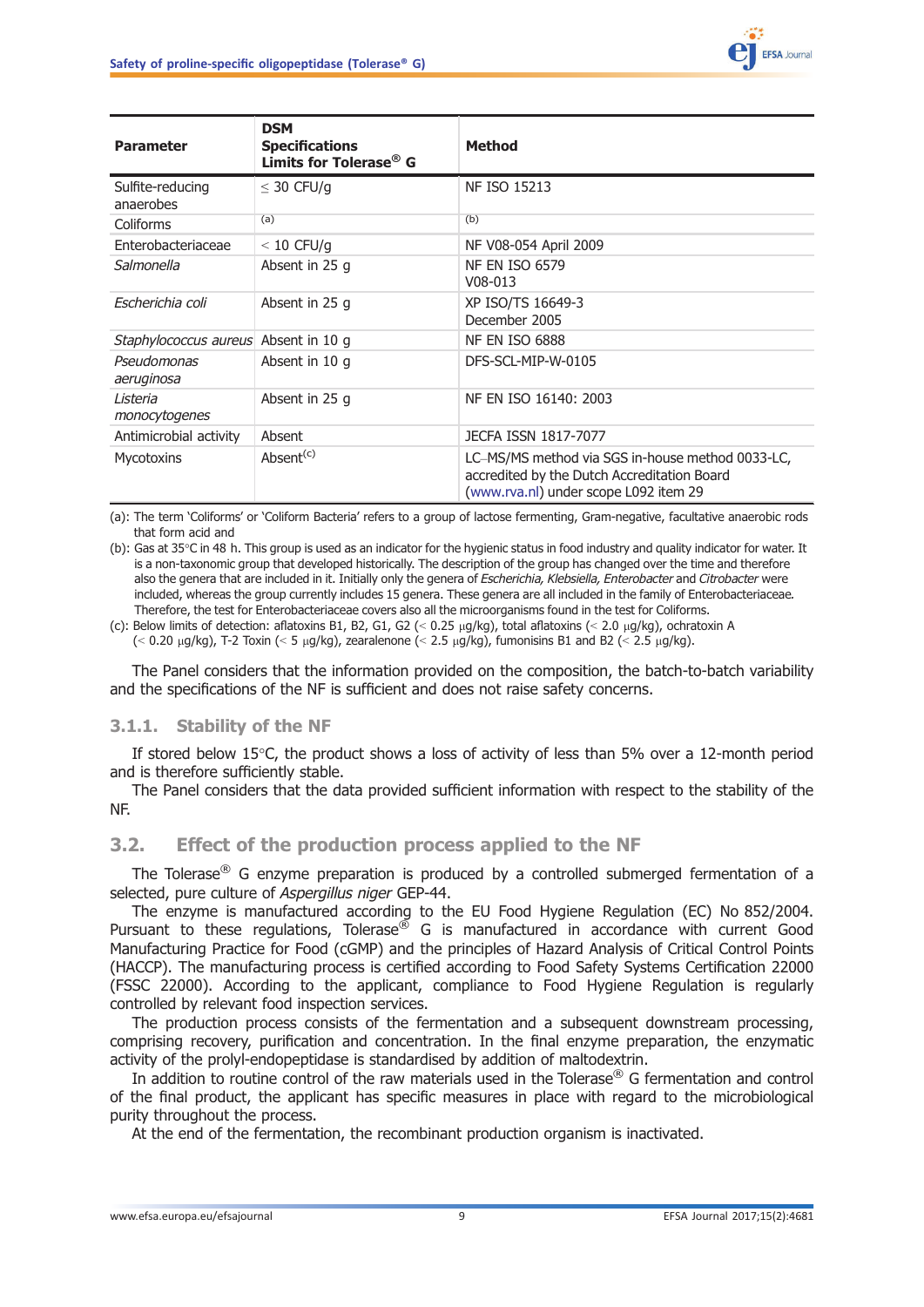<span id="page-9-0"></span>Results of polymerase chain reaction (PCR) analyses based on the detection of the gene encoding the prolyl-endopeptidase have been provided for three batches of the concentrated enzyme to demonstrate the absence of recombinant DNA.

According to the applicant, all raw materials used in the production of the enzyme meet specifications regarding the absence of mycotoxins. Raw materials used in the fermentation or formulation steps are either tested by the applicant or confirmation on compliance with respective EU regulations is requested from the suppliers.

A. niger is known to produce ochratoxin A and fumonisins (Blumenthal, 2004; Palencia et al., 2010; Frisvad et al., 2011). Consequently, these are routinely analysed together with a broader spectrum of other mycotoxins by the applicant in the NF. According to the specifications, they must be absent, i.e. below the limits of detection of the applied analytical method (Table [2](#page-7-0)). A. niger has been reported to produce other secondary metabolites such as nigragilline, nigerazine B and malformins (Blumenthal, 2004).

Quantitative data on the contents of these metabolites have not been provided in the application. In a screening of industrial A, *niger* strains, malformins were detectable via tandem mass spectrometry but were not quantified because of lack of sufficient amounts of pure authentic standards (Frisvad et al., 2011).

The Panel considers that the production process is sufficiently described and does not raise concerns about the safety of the NF.

#### 3.3. History of the organism used as a source of the NF

A. niger is a fungus belonging to the phylum Ascomycota which has been used for many years in the food and pharmaceuticals industry to produce enzymes and chemical substances (such as citric acid).

In order to assess the safety of microorganisms (and viruses) for use in food and feed, EFSA has developed the concept of a Qualified Presumption of Safety (QPS) (EFSA, 2007). According to EFSA's current opinion on the list of biological agents to which the QPS assessment method may be applied, it does not recommend including A. niger in the QPS list, since some strains may produce the mycotoxins (EFSA BIOHAZ Panel, 2013).

The NF was tested negative for the presence of mycotoxins at the limits of detection provided in Section [1](#page-5-0) (specifications).

#### Genetic Modification:

Regarding the following Sections 3.4–[3.8](#page-11-0) (GMM): EFSA Enzyme Guidance refers to EFSA GMM Guidance on the risk assessment of genetically modified microorganisms and their products intended for food and feed use (2011). This NF would fall under Category 2: Complex products in which both GMMs and newly introduced genes are no longer present (e.g. cell extracts, most enzyme preparations). For such applications, Chapter III, Sections B.2.2. and B.4.1. of this guidance apply.

### 3.4. Effect of the genetic modification on the properties of the host organism

The NF is produced by submerged fermentation of the Aspergillus niger strain GEP-44 stably expressing the  $qepA$  gene of A. niger. To generate the producer strain GEP-44, the  $qepA$  gene from Aspergillus niger G-306 was inserted into predefined loci of the genome of the recipient Aspergillus niger strain ISO 508 (which is derived from Aspergillus niger GAM53 (DS3045)) and then further selected for multiple copies of the gepA gene via spontaneous recombination events. The production strain GEP-44 contains 20 copies of the *gepA* gene.

The production strain GEP-44 is derived from the DSM's GAM-ISO strain lineage of *A. niger s*trains (van Dijck et al., 2003). Both the parental strain GAM53 (DS3045) and the recipient strain (ISO 508) were approved as suitable host strains for the construction of genetically modified organisms (GMOs) belonging to Group I safe microorganisms and as a GMO obtained through selfcloning<sup>5</sup> by the Dutch

<sup>&</sup>lt;sup>5</sup> Self-cloning as defined in the European Directive on the Contained Use of Genetically Modified Microorganisms 98/81/EC (revision of 90/219/EC): Self-cloning consisting in the removal of nucleic acid sequences from a cell of an organism which may or may not be followed by reinsertion of all or part of that nucleic acid (or a synthetic equivalent) with or without prior enzymatic or mechanical steps, into cells of the same species or into cells of phylogenetically closely related species which can exchange genetic material by natural physiological processes where the resulting microorganism is unlikely to cause disease to humans, animals or plants. Self-cloning may include the use of recombinant vectors with an extended history of safe use in the particular microorganisms.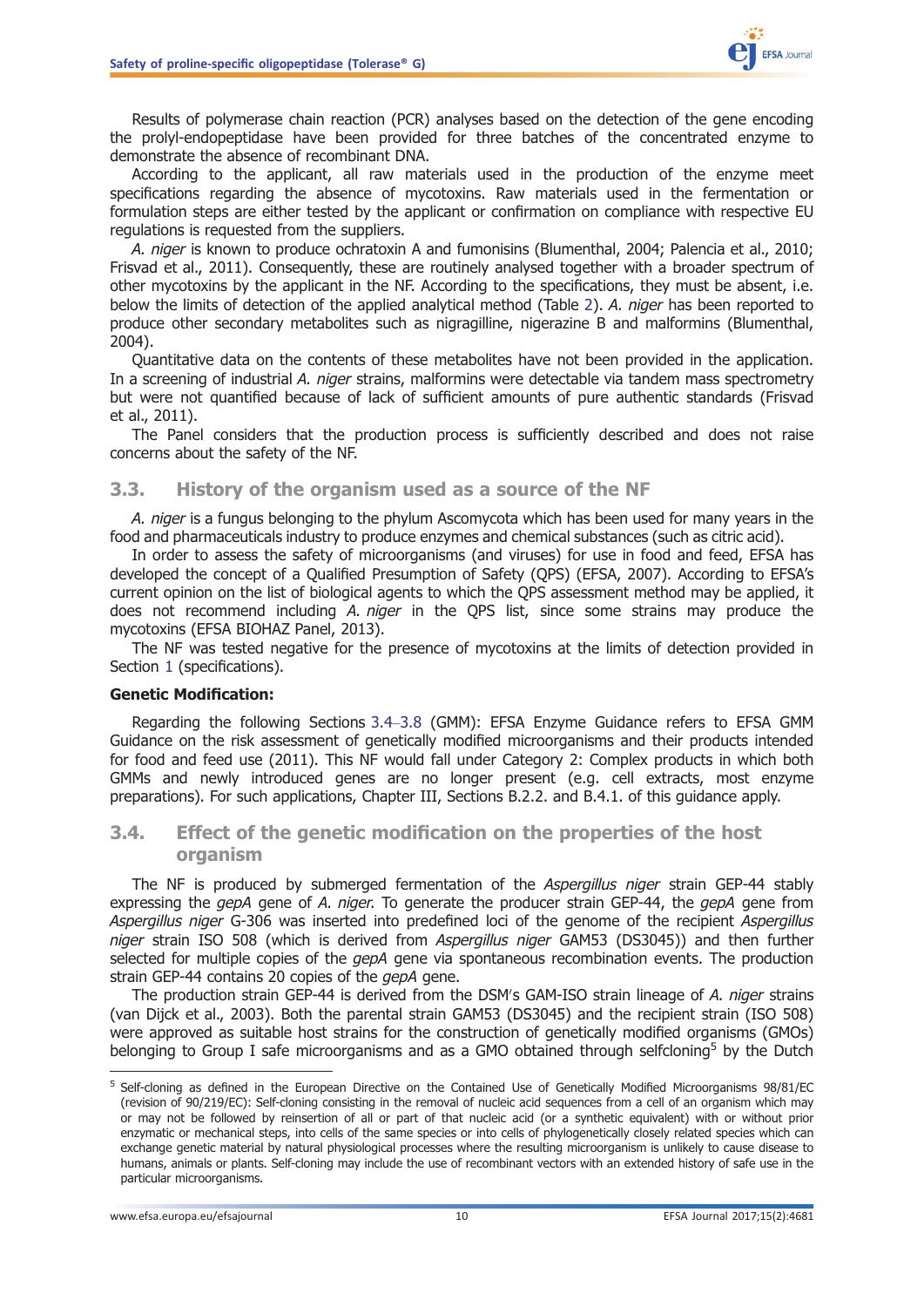

<span id="page-10-0"></span>Authorities (1994). Similarly, the recombinant prolyl-oligopeptidase producer strain GEP-44 has been classified by the Dutch authorities as well as the French Genetic Committee as Group I safe microorganisms and as a GMO self-clone (CGG, 2003; Dutch Authorities, 2003). On this basis, the strain is approved for large scale production of prolyl-oligopeptidase.

In response to EFSA request to provide detailed information about the genetic modifications carried out to obtain the producer strain GEP-44 following the EFSA Guidance on the risk assessment of genetically modified microorganisms (GMMs) and their products intended for food and feed use (2011), the applicant provided information of the characteristic of the vectors used, the history of previous and further genetic modifications to obtain the producer strain GEP-44 and the verification of the sequences actually inserted into the chromosome and the copy number of the inserts by Southern analysis. According to the additional data provided, the Panel considers that the genetic modifications do not raise safety concerns.

On the basis of the provided information the Panel concludes that the recombinant production strain should not be less safe than the original GAM-53 (DS3045) host strain.

## 3.5. Genetic stability of the genetically modified microorganism (GMM)

The strains belong to the Aspergillus niger GAM-lineage – from which both the host ISO 508 and the recombinant prolyl-oligopeptidase production strain GEP-44 were derived. According to the applicant, the whole GAM-lineage is stored since the 1970s at their laboratory. New cultures are frequently derived from stock material and tested after many generations on morphological, growth, production and product characteristics. According to the applicant, these characteristics remain stable except that after plating out, a low frequency of morphologically dissimilar colonies are found. This is, however, considered a normal phenomenon observed for the parental as well as the highly selected industrial strains. The stability of the ISO strain and the prolyl-oligopeptidase production strain does not differ from the parental GAM strains.

In response to EFSA's request to provide data on the stability of the specific strain (GEP-44) that is the subject of the present application, the applicant provided data on both the phenotypic and genetic stability. The phenotypic stability of the strain was established by measuring the enzymatic activity of the prolyl-oligopeptidase in three independent batches of the food enzyme, showing no substantial differences. The Panel considers that the genetic stability was confirmed by comparing the genotype of the producer strain GEP-44 at the end of the fermentation with the strain of the original working cell bank that was used as inoculum for the fermentation and with the recipient strain ISO 508 using PCR analysis of two key genetic makers related to the enzyme production.

#### 3.6. Specificity of expression of novel genetic material

The expression vectors were sequenced and the sequence of the prolyl-oligopeptidase was confirmed. Data of the sequences were also provided upon EFSA request. The size of the protein product was determined by sodium dodecyl sulfate–polyacrylamide gel electrophoresis (SDS–PAGE) and was found to be at the expected value. Activity measurements showed that the enzyme catalysed the expected enzymatic reaction.

#### 3.7. Transfer of genetic material from the GMM

The inserted gepA gene encoding the prolyl-oligopeptidase is exactly the same as that present in A. niger by nature. Since the prolyl-oligopeptidase expression unit is integrated into the chromosome and the genetic material inserted does not contain an *Escherichia coli* origin of replication or any other E. coli sequences, the Panel considers that it is unlikely that this genetic material can be transferred from the A. niger production organism to another, non-related, organism.

The production strain has been recognised both by the French as well as by the Dutch competent authorities as a strain obtained by self-cloning (CGG, 2003; Dutch Authorities, 2003). Apart from the overexpression of this gene, no other genes are expressed other than the genes naturally present in the genome of the recipient strain of A. niger.

Furthermore, three batches of the food enzyme were analysed to ensure the absence of residual recombinant DNA using primers targeting the *gepA* gene. The results of the analyses demonstrate that no recombinant DNA is present in the enzyme preparation.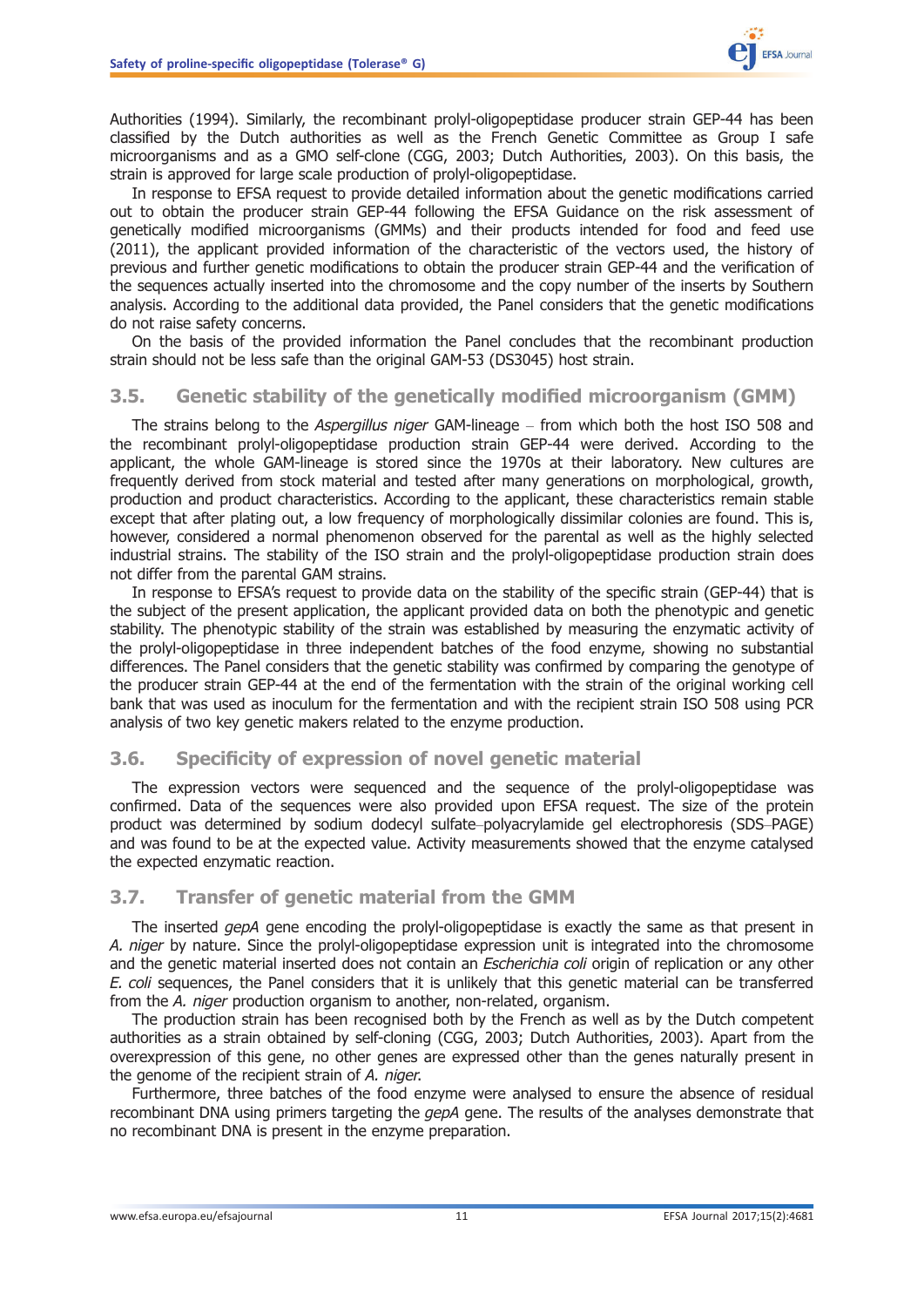## <span id="page-11-0"></span>3.8. Ability of the GMM to survive in the human gut

Following a request from EFSA to provide information on inactivation of the producer strain after the fermentation process, the applicant informed that the producer strain is killed by incubating the biomass with sodium benzoate (0.4% w/w) during up to 6 h at pH 4.0 and 30 $\degree$ C). According to the applicant, the inactivation efficiency is routinely monitored by plating samples in duplicate on Plate Count Agar plates. Tests results of three batches (EDP812012601, DP812018501 and EDP812002101) did not find colony-forming units of A. niger.

The host organism is effectively inactivated after the fermentation process and no living host cells are present in the final product. Therefore, the Panel considers that colonisation of the human gut with prolyl-oligopeptidase overexpressing A. niger cells cannot occur.

#### 3.9. Anticipated intake/extent of use of the NF

The intended target population is the adult general population.

According to the applicant, the product is intended to be consumed just before, during or directly after a meal. The applicant recommends an intake of 40 PPU Tolerase<sup>®</sup> G per meal (= 0.916 g enzyme preparation) and a daily maximum intake of 120 PPU (2x10E6 PPI) Tolerase<sup>®</sup> G (= 2.7 g enzyme preparation) which would correspond to three intakes (three meals) per day.

## 3.10. Information from previous exposure to the NF or its source

The NF has no history of food consumption. Various strains of A. niger have been used not only for food production, particularly for food enzymes (e.g.  $\alpha$ -amylase and hemicellulase), but also for the production of citric and gluconic acid, for glucosamine hydrochloride (EFSA 2009b).

The safety of prolyl-oligopeptidase contained in the Tolerase<sup>®</sup> G preparation and produced by the Aspergillus niger GEP-44 has been previously assessed by AFSSA (2005) as a food processing aid in beer brewing and is approved for this use in France and Denmark (Foedevarestyrelsen, 2006).

#### 3.11. Nutritional information on the NF

Taking into account the composition of the NF and the intended daily intake levels (2.7 g; approximately 11 kcal), the Panel considers that the consumption of the NF is not nutritionally disadvantageous.

## 3.12. Microbiological information on the NF

The Panel considers that the microbiological information provided does not raise safety concerns.

## 3.13. Toxicological information on the NF

All toxicological tests were carried out using an enzyme preparation (Batch No JLL 03 006 IDF) with 183,334 PPI (= 11 PPU) per gram and with a TOS value of 25.2% (thus 728,335 PPI or 43.7 PPU per gram of TOS) produced at pilot plant scale. The characteristics were provided in the dossier (Annex 11 of the 'consolidated dossier'). The Panel considers that the test item used for the toxicity tests was representative for the NF.

#### 3.13.1. Absorption, distribution, metabolism and excretion

No information was provided.

#### 3.13.2. Genotoxicity

A bacterial reverse mutation test using *Salmonella* Typhimurium strains TA98, TA100, TA1535 and TA1537 and the E. coli strain WP2 uvrA was carried out. In initial tests using the 'plate incorporation method', the enzyme preparation induced in strain TA98 with metabolic activation (S9 mix), and in strains TA1535 and TA1537, without S9 mix an increase in the number of revertants in comparison with the negative control. At the same time, a dense bacterial layer was detected on the plate. The Panel considers that this was attributed to the presence of histidine or protein. In a second test sequence using the 'treat and plate' method, the test material did not induce genotoxicity up to the highest tested dose of  $5,000 \mu g$ /plate.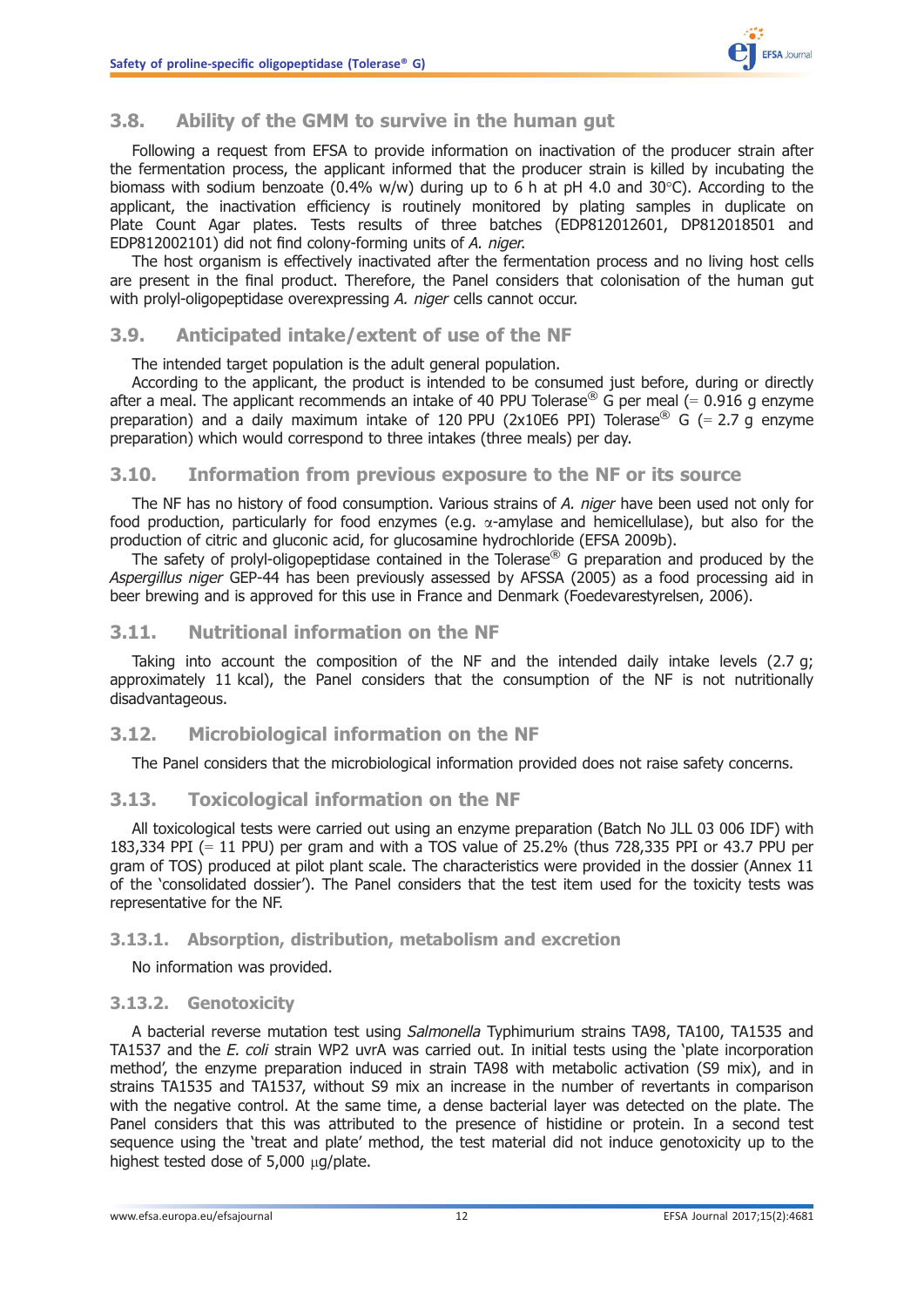

<span id="page-12-0"></span>In vitro chromosome aberration testing using human lymphocytes was carried out in accordance with OECD Guideline 473. In two separate experiments, no increase in the number of cells with structural chromosome aberrations was observed with or without S9 mix up to the highest tested dose of  $5,000 \mu q/mL$ .

The Panel considers that the data do not indicate genotoxicity.

#### 3.13.3. Subchronic toxicity studies

In a subchronic oral toxicity study carried out in accordance with OECD Guideline 408 and in compliance with GLP, the enzyme preparation was administered by gavage to groups with 10 male and 10 female Wistar rats each over a 90-day period in doses of 0 (control group), 2,000, 7,000 and 20,000 mg/kg body weight (bw)per day, corresponding to 518, 1,813 and 5,180 mg dry weight/kg bw per day. The control group received double distilled water. Feed (12.2 MJ/kg, 19% protein, 3.3% fat, 4.9% fibre, 6.7% ash) was available ad libitum.

All the animals survived the treatment period and regular observation revealed no clinically relevant effects. In the functional observation battery (FOB), no adverse effects were observed. In comparison to the negative control, a significantly lower food intake was seen in high-dose males in the first week (16%) and in the last part of the study (7–11%), and for mid-dose males, in the first week only. No statistically significant difference in body weight was seen between the male groups. In the high-dose females, significantly higher body weight and body weight gain were seen throughout the study. The food intake was not significantly different between the female groups except for a significant decrease seen in the first week for mid- and high-dose females. Both the lower food intake in males and the higher body weight seen in females could be explained by the increased amount of calories received through administration of the test compound.

A statistically significant decrease in thrombocyte counts and a significantly increased mean corpuscular haemoglobin (MCH) were seen in the mid- and high-dose females in comparison to the control group. Erythrocytes were significantly decreased in the high-dose females. The only statistically significant findings in female rats in the mid dose were increased MCH and decreased number of thrombocyte counts. However, the Panel notes that in male rats such an effect was not observed, that there was no clear dose–response and that the mean value for thrombocyte counts in the female control group was two standard deviations (SDs) higher than the mean of historical control data and that the mean value for MCH of the control group was one SD below the mean value of historical control data.

In clinical chemistry, a significantly higher bilirubin level (+16.7%) was seen at the highest dose in males, but not in females. In females, significantly increased glucose levels were seen in the mid- and high-dose group. Significantly increased cholesterol level was seen in the high-dose females. The Panel considers that the effects on glucose (+16.5%) and cholesterol (+33%) may be related to the higher calorie intake by female rats.

A significant increase in relative weight (+6.4%) of the liver was seen in the high-dose males. For female rats at the highest dose level, a significant increase was seen for both the absolute and relative liver weight (8.4%). The Panel notes that the increase in relative liver weight was the only consistent finding among both sex groups. In both sexes, the relative liver weight of the mid-dose animals was increased, albeit not statistically significant.

No treatment-related differences between groups were seen in gross- and histopathology including the liver and the tissues of the gastrointestinal tract.

According to the data provided in the study report, the three groups of female rats receiving 518, 1,813 and 5,180 mg dry weight of the test material/kg bw per day did not consume less feed than the control females, resulting to an energy intake by the females of the high-dose group which was about 9.2% higher than in the control group. While the mid-dose group in male rats also did not reduce feed intake, high-dose males had a significantly decreased feed consumption. Upon request of EFSA, the applicant calculated and compared the total energy intake from the feed and from the test material between the high-dose and control male rats for the 13 time points when feed intake and body weight were recorded. According to these calculations, the total energy intake of high-dose male rats was approximately 3% higher than of the control males.

The Panel considers that the reported effects of significantly higher body weight and body weight gain by high-dose female rats, absolute increased liver weight by high-dose female and relative increased liver weight of high-dose female and male rats, and the significant increase in glucose in mid-dose female rats, are treatment-related effects and can be attributed to the higher energy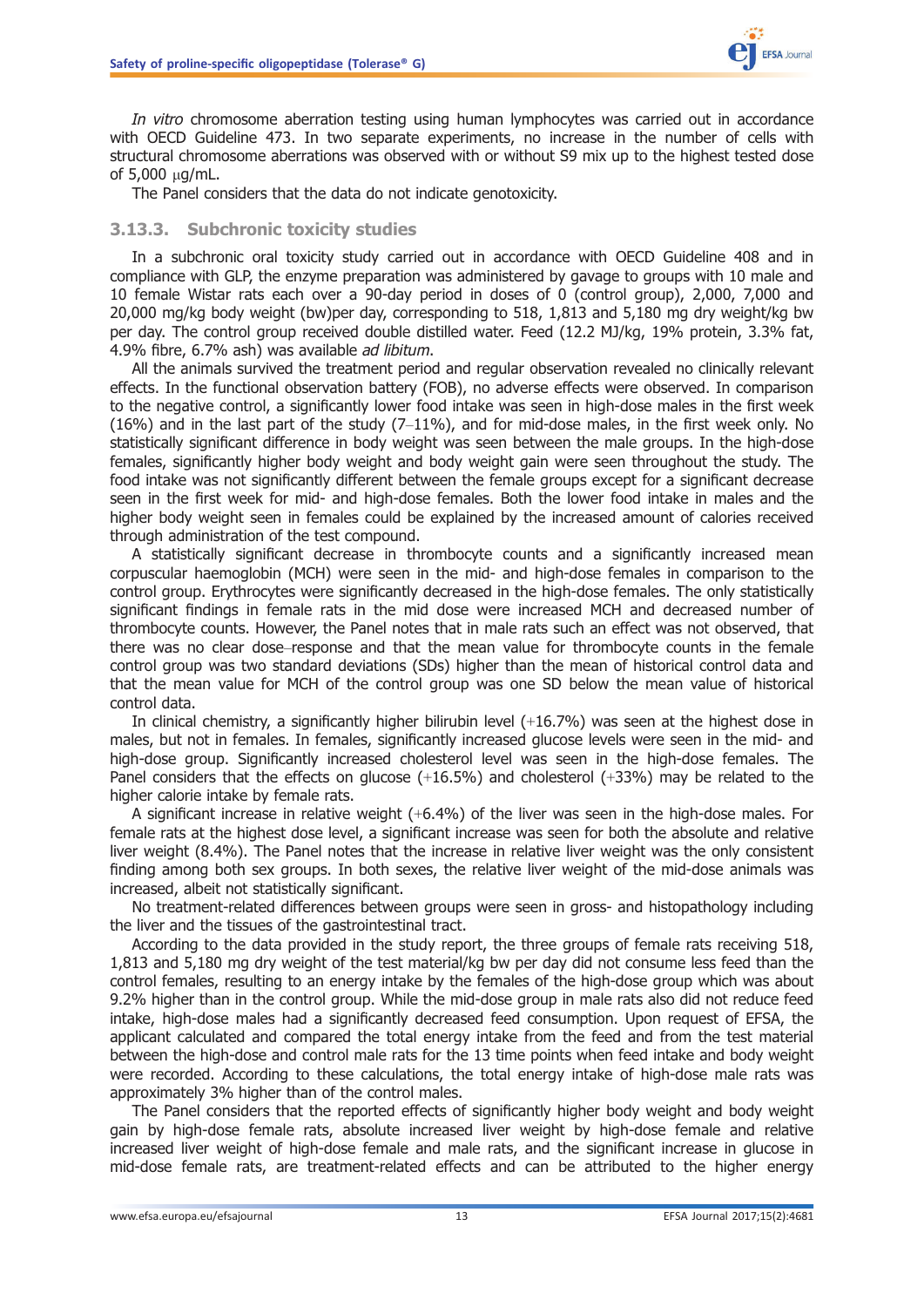<span id="page-13-0"></span>consumption by these animals. In the absence of differences in liver enzyme plasma levels and the absence of findings in the histopathology of the liver, the Panel considers that the increases of plasma glucose and cholesterol observed in high-dose female rats, and the increase in bilirubin in high-dose males, are not of toxicological concern.

#### 3.13.4. Human studies

The applicant provided three human studies conducted with prolyl-oligopeptidase derived from A. niger and produced by the applicant:

In a human intervention study with a prolyl-oligopeptidase derived from A. niger (Tack et al., 2013), 16 diagnosed coeliac patients were fed slices of toast containing a total of 7 g gluten along with the enzyme preparation (168 PPU) in an initial phase (safety phase) lasting 14 days. Following a 14-day washout phase, 14 patients were divided into two groups and given slices of toast containing 7 g gluten combined with the enzyme preparation or a placebo over a further 14-day period (efficacy phase). Two patients who had participated in the first phase were excluded from the second phase on ethical grounds because their coeliac symptoms had worsened. According to the article, the enzyme preparation was well tolerated by the participants during the study, although in the second phase there were no differences between the two groups with regard to the coeliac parameters tested (symptom questionnaire, histological and immune parameters of intestinal mucosal biopsy, serum antibodies and adverse effects). The Panel considers that this study does not provide relevant information for the safety of the novel food.

In a randomised double-blind placebo-controlled cross-over trial, 18 adult gluten-sensitive volunteers received a nasogastric tube and consumed a gluten-free breakfast added with 0.5 g of gluten (as 'hidden gluten') and 166 kPPI, 83 kPPU of Tolerase® G enzyme or placebo with a 1-week washout period in between. In the evening after each test day, subjects were asked to complete a gastrointestinal symptom rating scale (GSRS). The GSRS included 15 items and used a 7-point Likert scale in which 1 represents no symptoms and 7 the highest level of symptoms. A statistical analysis was performed using SPSS statistics 23 on the intention-to-treat population using Wilcoxon signed rank paired test at  $\alpha$  = 0.05 with a Bonferroni correction to detect significant differences. No significant differences were observed in GSRS scores between the different test conditions (porridge with placebo, low-dose and high-dose Tolerase<sup>®</sup> G). The Panel notes that only a summary of the unpublished study was provided (DSM, 2016).

In addition a randomised, double-blind, placebo-controlled, cross-over study was performed with 12 healthy volunteers (18–45 years of age) receiving 6.1 mL Aspergillus niger-derived prolyl endoprotease with 1.6 Mio PPI (96 PPU) produced by the applicant or placebo (Salden et al., 2015). At least 1-week washout was between two test days when subjects received a low calorie gluten containing meal plus the enzyme preparation or placebo and a high calorie gluten containing meal plus the enzyme preparation or placebo. The meal was administered together with the enzyme preparation or the placebo transnasally through a triple lumen catheter. The two distal lumens were positioned 5 and 15 cm distal to the pylorus to obtain samples of the content from the stomach and the duodenum, respectively. The primary objective was to assess the efficacy on gluten degradation in a low and high calorie meal in healthy subjects. At the end of each test day, study participants were asked to fill a 'Symptoms Diary' questionnaire with eight items related to gastrointestinal symptoms (abdominal discomfort, abdominal pain, abdominal distension, constipation, diarrhoea, flatus, eructation and nausea) and rated them on a 5-point Likert scale. Other study objectives were to investigate the presence of the Aspergillus niger-derived enzyme in the stomach and the duodenum and gastrointestinal symptoms. The article reported that there were no statistically significant differences between gastrointestinal symptoms of the verum and the placebo groups. Since the data were not presented in the published article, the applicant provided the detailed information in response to a request of EFSA, confirming the information provided in the published article. To assess the presence of the enzyme in gastric and duodenal samples, the protein fraction from such samples was put on a SDS-PAGE and subsequently stained with Coomassie Blue. According to the article, the enzyme could be shown on the gel in 14 out of 15 gastric samples, but in no sample obtained from the duodenum. The Panel notes that the staining presented in the article may suggest faint signals at 10 and 15 min after start of the meal infusion, but that there was no signal after 30 min. The Panel considers that the data provided in this study indicate degradation of the enzyme in duodenum and that the consumption of 1.6 Mio PPI of this enzyme did not cause acute gastrointestinal symptoms in healthy subjects.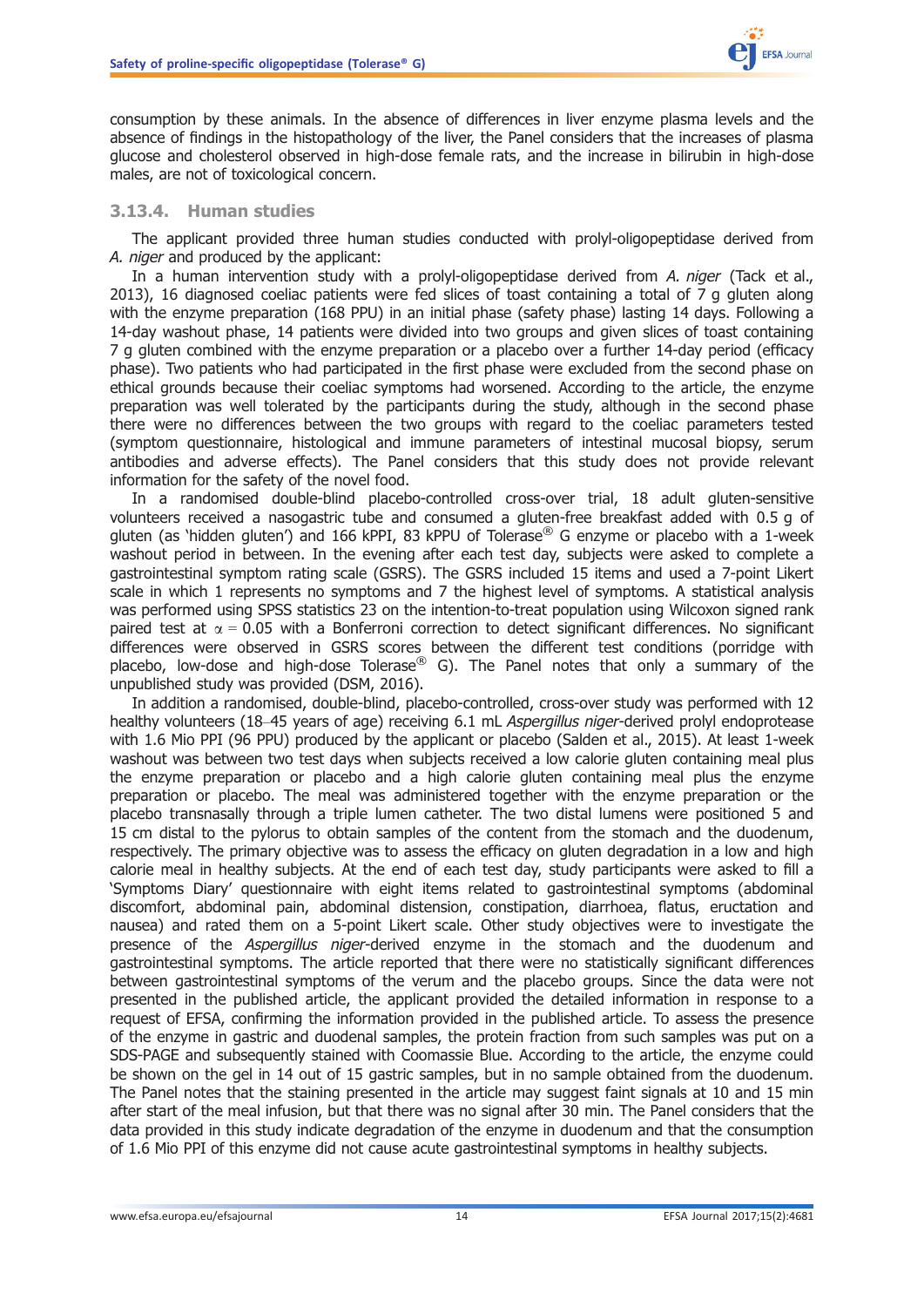

## <span id="page-14-0"></span>3.14. Allergenicity

The applicant determined on the basis of bioinformatic methods (sequence homology) using the database allermatch [\(www.allermatch.org\)](http://www.allermatch.org) that prolyl-oligopeptidase derived from A. niger does not manifest any sequence identity of greater than 35% with known allergens over a segment of at least 80 amino acids. In silico analysis of pepsin digestibility of the protein sequence using the program 'PeptideCutter' (ExPASy) performed by the applicant suggested degradability of the enzyme.

A 2.4% prevalence of sensitivity to Aspergillus spp. was reported for children ( $n = 714$ ) with an age of 13 years in cohort in New Zealand measured by a skin prick test (SPT) and 2% was reported for 450 children and adults in the United Kingdom (Cullinan et al., 1997).

Occupational sensitisation against enzymes produced by Aspergillus species and their dust spores have been reported in the literature (Cullinan et al., 1997; Bernstein et al., 1999).

In a study by Bindslev-Jensen et al. (2006), 400 consecutive adult subjects with diagnosed allergy to inhalation allergens, food allergens, bee or wasp were enrolled and were skin prick tested against 19 different commercial enzymes used in the food industry (including three enzymes produced by A. niger and seven enzymes produced by Aspergillus oryzae). Thirteen patients showing positive results in the SPT were subsequently challenged orally with the respective enzymes in a double-blind, placebo-controlled protocol. Only one reaction to a placebo challenge was seen. No positive challenges to the enzymes positive in SPT.

The Panel considers that the allergenic risk of the novel food is not dissimilar as of other food enzymes produced by Aspergillus.

## 4. Discussion

The NF is an enzyme preparation of prolyl-oligopeptidase produced with a genetically modified A. niger strain. The composition of this enzyme preparation and its production process including a submerged fermentation do not raise safety concern. The information provided on the genetic modification carried out to obtain the producer strain GEP-44, on the genetic stability of the production microorganism, the expression of the recombinant protein and on the absence of recombinant DNA in the novel food, do not raise safety concerns.

The target population is the general adult population. The NF is intended to be consumed just before, during or directly after a meal. The applicant recommends an intake of 40 PPU Tolerase<sup>®</sup> G per meal  $(= 0.916$  g enzyme preparation) and daily maximum intake of 120 PPU (2x10E6 PPI) Tolerase<sup>®</sup> G (approximately 2.7 g enzyme preparation) which would correspond to three intakes (three meals) per day.

The results from a bacterial reverse mutation test and of an *in vitro* chromosome aberration test did not indicate genotoxicity.

Taking into account the intended maximum use level for Tolerase<sup>®</sup> G, its daily consumption would correspond to 2,746 mg TOS per person or to 39.2 mg TOS/kg bw per day, when considering a default body weight of 70 kg for adults. The margin between this value and the mid dose in the rats, which caused effects attributable to the excess energy intake, is approximately 45. Noting this margin, the Panel considers that it is unlikely that such effects would occur in human at the intended use levels.

## 5. Conclusions

The Panel concludes that the NF, Tolerase<sup>®</sup> G, is safe for the intended use at the intended use level.

## Documentation provided to EFSA

- 1) Letter from the European Commission to the European Food Safety Authority with the request for a scientific opinion on the safety of proline-specific oligopeptidase as a novel food ingredient. Ref. Ares(2015)5348394, dated 25/11/2015.
- 2) Dossier 'Application for the approval of Tolerase<sup>TM</sup> G, a proline-specific oligopeptidase derived from *Aspergillus niger* to be used as a food supplement aiding in the digestion of gluten'. DSM no. 1146-001 received on 3 December 2015.
- 3) Dossier 'Application for the approval of Tolerase® G, a proline specific oligopeptidase (prolyl oligopeptidase) derived from Aspergillus niger to be used as an ingredient in food supplements ('Consolidated dossier Feb 2016') received on 19 February 2016.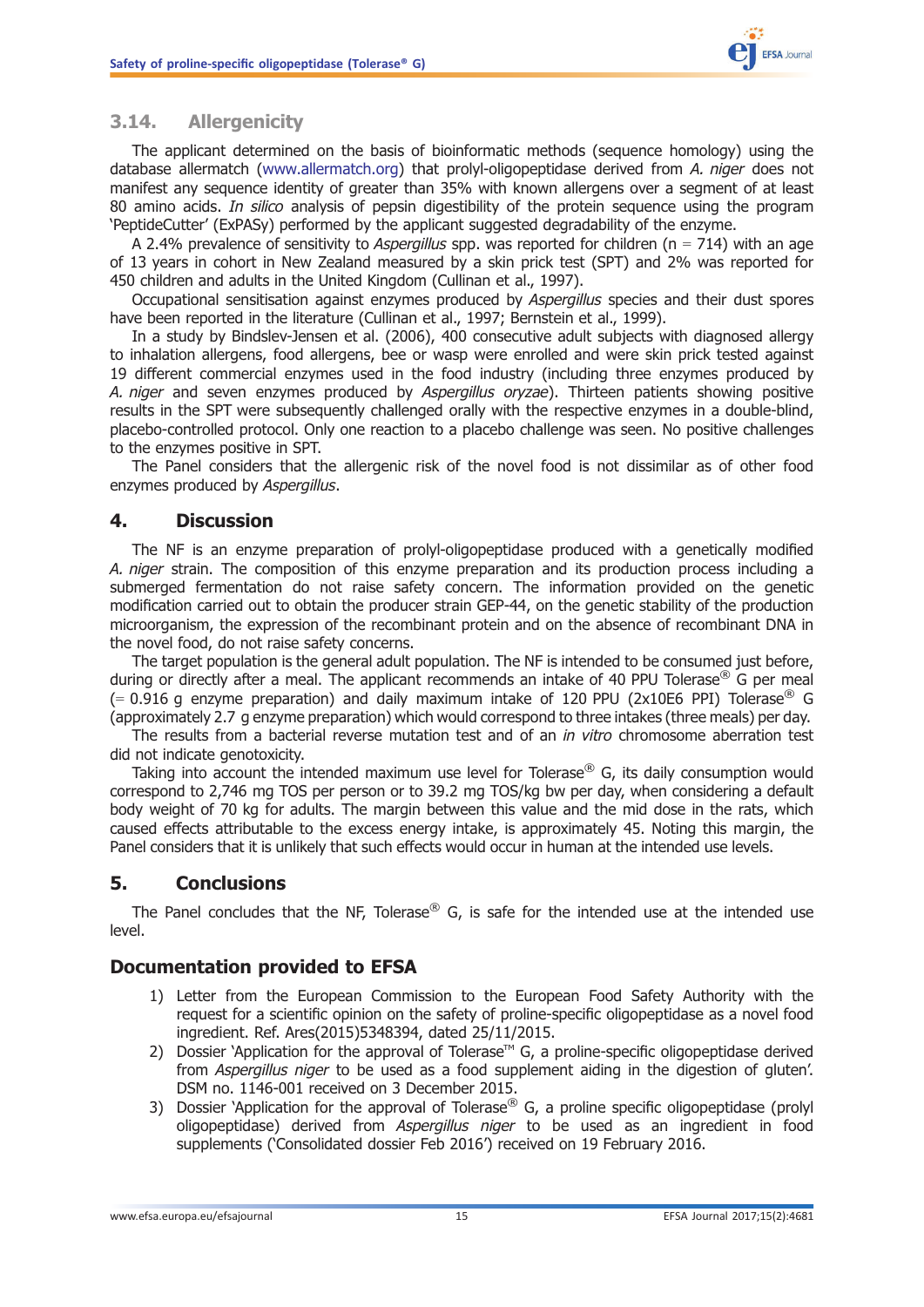

- <span id="page-15-0"></span>4) On 13 June 2016 and 12 July 2016, EFSA sent requests to the applicant to provide missing/complementary information.
- 5) On 11 July 2016, EFSA received the missing information as submitted by the applicant.
- 6) Initial assessment report carried out by the Food Safety Authority of France: 'Opinion of the National Agency for Food, Environmental and Occupational Health and Safety concerning a request for authorisation to place on the market a novel food or food ingredient: enzyme preparation containing a protease activity.' Avis de i'Anses Saisine n° 2014-SA-0086 Saisines liées n° 2013-SA-0112 et 2012-SA-0120.
- 7) Member States' comments and objections.
- 8) Response by the applicant to the initial assessment report and the Member States' comments and objections.

## References

- Afssa, 2005. Avis de l'Agence française de sécurité sanitaire des aliments sur la demande d'avis relatif à une demande d'autorisation d'emploi d'une protéase produite par une souche recombinée d'Aspergillus niger en brasserie et pour la production d'hydrolysats de proteins. Saisine n° 2005-SA-0002, Maisons-Alfort, le 26 avril 2005.
- Bernstein JA, Bernstein DI, Stauder T, Lummus Z and Bernstein IL, 1999. A cross-sectional survey of sensitization to Aspergillus oryzae-derived lactase in pharmaceutical workers. Journal of Allergy and Clinical Immunology, 103, 1153–1157.
- Bindslev-Jensen C, Skov PS, Roggen EL, Hvass P and Brinch DS, 2006. Investigation on possible allergenicity of 19 different commercial enzymes used in the food industry. Food Chem Toxicol. 44(11):1909–15. Epub 2006 Jul 4.
- Blumenthal CZ, 2004. Production of toxic metabolites in Aspergillus niger, Aspergillus oryzae, and Trichoderma reesei: justification of mycotoxin testing in food grade enzyme preparations derived from the three fungi. Regulatory Toxicology and Pharmacology 2004; 39: 214–228.
- CGG, 2003. Committee for Genetic Engineering, Permit 03/281, 23 October 2003.
- Cullinan P, Cook A, Jones M, Cannon J, Fitzgerald B and Newman Taylor AJ, 1997. Clinical responses to ingested fungal «-amylase and hemicellulase in persons sensitized to Aspergillus fumigatus? Allergy, 52, 346–349.
- van Dijck PWM, Selten GCM and Hempenius RA, 2003. On the safety of a new generation of DSM Aspergillus niger enzyme production strains. Regulatory Toxicology and Pharmacology 38, 27–35.
- DSM, 2016. Trial with gluten sensitive volunteers receiving gluten with Tolerase® G or placebo (unpublished data). Dutch Authorities, 1994. Subject: Application group I organisms GGO 94-g19. Ministry of Housing Spatial Planning

and the Environment, Directorate-General for Environmental Protection; 7 December 1994.

- Dutch Authorities, 2003. Subject: Self-cloning. Ministry of Housing Spatial Planning and the Environment, Directorate-General for Environmental Protection; 29 January 2003.
- EFSA (European Food Safety Authority), 2006. Scientific Opinion on Guidance on the risk assessment of genetically modified microorganisms and their products intended for food and feed use. EFSA Journal 2011;9(6):2193, 54 pp. doi:[10.2903/j.efsa.2011.2193](https://doi.org/10.2903/j.efsa.2011.2193)
- EFSA (European Food Safety Authority), 2007. Scientific Opinion on the introduction of a Qualified Presumption of Safety (QPS) approach for assessment of selected microorganisms referred to EFSA. EFSA Journal 2007; 5(12):587, 16 pp. doi:10.2903/j.efsa.2007.587
- EFSA (European Food Safety Authority), 2009a. Guidance of EFSA prepared by the Scientific Panel of Food Contact Material, Enzymes, Flavourings and Processing Aids on the Submission of a Dossier on Food Enzymes. EFSA Journal 2009;7(8):1305, 26 pp. doi[:10.2903/j.efsa.2009.1305](https://doi.org/10.2903/j.efsa.2009.1305)
- EFSA (European Food Safety Authority), 2009b. Scientific Opinion of the Panel on Dietetic Products Nutrition and Allergies on a request from the European Commission on the safety of glucosamine hydrochloride from Aspergillus niger as food ingredient. EFSA Journal 2009;7(6):1099, 19 pp. doi[:10.2903/j.efsa.2009.1099](https://doi.org/10.2903/j.efsa.2009.1099)
- EFSA BIOHAZ Panel (EFSA Panel on Biological Hazards), 2013. Scientific Opinion on the maintenance of the list of QPS biological agents intentionally added to food and feed (2013 update). EFSA Journal 2013;11(11): 3449, 107 pp. doi:[10.2903/j.efsa.2013.3449](https://doi.org/10.2903/j.efsa.2013.3449)
- Foedevarestyrelsen, 2006. Letter of the Food Agency of the Danish Ministry of Family and Consumer Affairs to DSM Food Specialities File no.: 2005-20-5406-00080/IM, 5.2.2006
- Frisvad JC, Larsen TO, Thrane U, Meijer M, Varga J, Samson RA and Nielsen KF, 2011. Fumonisin and Ochratoxin Production in Industrial Aspergillus niger Strains. PLoS ONE 6:8
- Palencia ER, Hinton DM and Bacon CW, 2010. The Black Aspergillus Species of Maize and Peanuts and Their Potential for Mycotoxin Production. Toxins 2: 399–416.
- Salden BN, Monserrat V, Troost FJ, Bruins MJ, Edens L, Bartholomé R, Haenen GR, Winkens B, Koning F and Masclee AA, 2015. Randomised clinical study: Aspergillus niger-derived enzyme digests gluten in the stomach of healthy volunteers. Alimentary Pharmacology & Therapeutics, 42, 273–285. doi:[10.1111/apt.13266](https://doi.org/10.1111/apt.13266)
- Tack GJ, van de Water JMW, Mulder CJ, Bruins MJ, Edens L, Kooy-Winkelaar EMC, van Bergen J, Koning F, Bonnet P, von Blomberg BME, Schreurs MWJ, Vreugdenhil ACE and Korponay-Szabo I, 2013. Consumption of gluten with gluten-degrading enzyme by celiac patients: a pilot-study. World Journal of Gastroenterology, 19, 5837–5847.